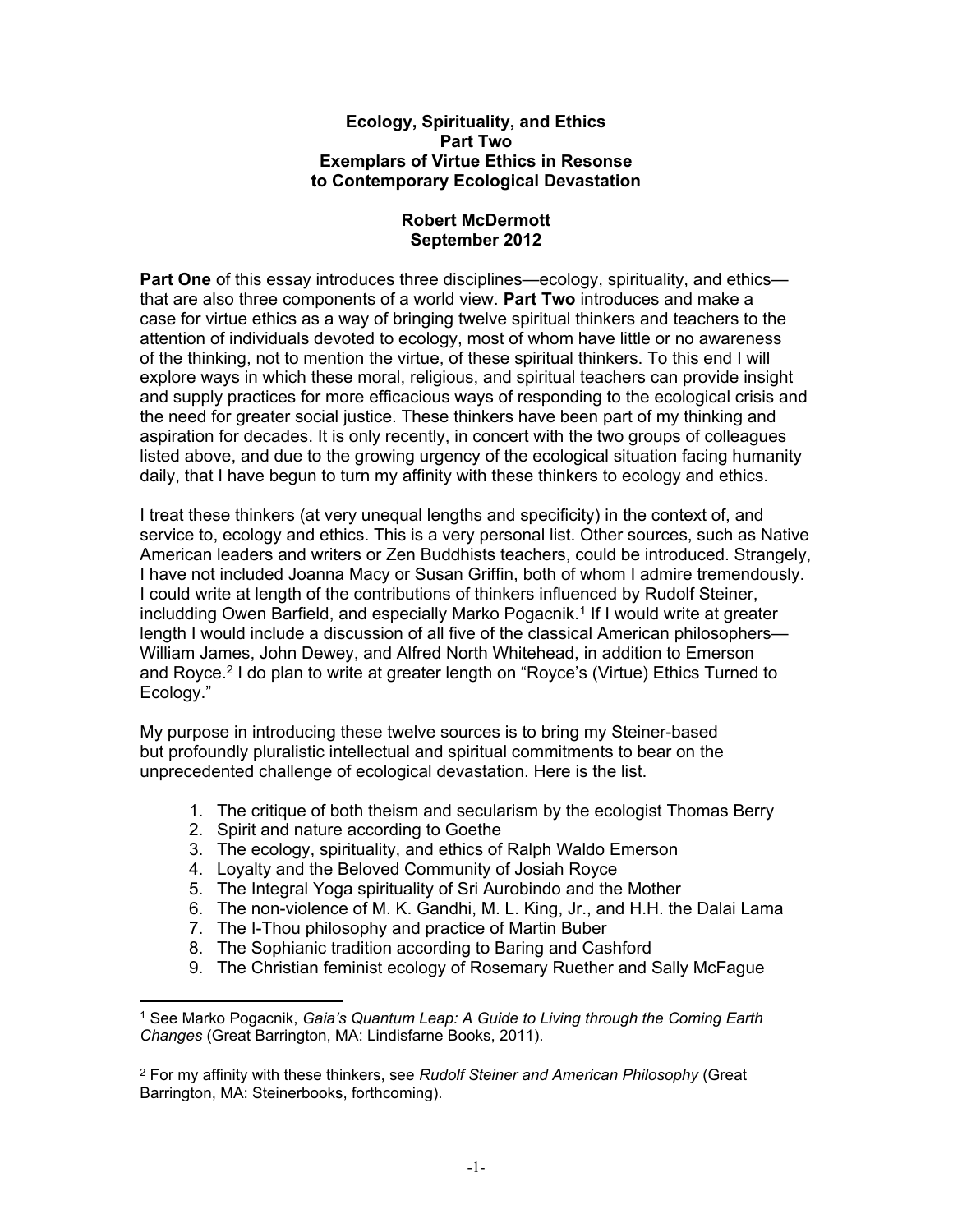- 10. The love of nature and Catholic spirituality of Thomas Merton
- 11. The science and Catholic spirituality of Pierre Teilhard de Chardin
- 12. The esoteric/anthroposophical spirituality of Rudolf Steiner.

My point is to show that although most of these teachers precede the ecological crisis and generally use language that is very different from either ecology or standard philosophical ethics, with our assistance they nevertheless are able to contribute to deep and faithful approaches to the present ecological crisis. I am also conscious that there are ways in which, or reasons why, some parts of their writings might not be helpful for either ecology or ethics.

#### **1. Thomas Berry**

In addition to being one of the teachers I have admired most deeply and gratefully, Thomas Berry has been my primary source of ecological thinking, both positively and in a complex dialectic. He was also perhaps the first to use the term integral ecology: In the late 1980s, Berry told Brian Swimme that he considered the integral ecologist to be the spiritual teacher of the future. In the course of his long academic career, Berry pursued a wide range of intellectual subjects and disciplines, but for the last several decades of his life his central concern was the fate of the Earth and the redefinition of the human as an Earth being.

Berry's writings on ecology constitute a *cri de coeur* concerning what he called "biocide" and "geocide," the pathological destruction of Earth by the contemporary Western, now global, consumerist, extractive economy. In his view, the only hope for the future reversal of this process of destruction, now in an advanced phase, is the redefinition or reimagination of the human in order that the whole of humanity might begin to understand itself to be entirely a product of and increasingly a co-collaborator with the Universe.

In *The Great Work*, Berry recounts an experience at age nine, one that can only be considered mystical (though he refers to it as "magical"), where he lived in Greensboro, North Carolina. He viewed a field of "white lilies rising above the thick grass." Eighty years later, when writing about this experience, he confessed:

A magic moment, this experience gave to my life something that seems to explain my thinking at a more profound level than almost any other experience I can remember. … Whenever I think about my basic life attitude and the whole trend of my mind and the causes to which I have given my efforts, I seem to come back to this moment and the impact it has had on my feeling for what is real and worthwhile in life. This early experience, it seems, has become normative for me throughout the entire range of my thinking. Whatever preserves and enhances this meadow in the natural cycles of its transformation is good; whatever opposes this meadow or negates it is not good. My life orientation is that simple. It is also that pervasive. It applies in economics and political orientation as well as in education and religion.<sup>3</sup>

<sup>3</sup> Thomas Berry, *The Great Work* (NY: Bell Tower, 1999), p.13.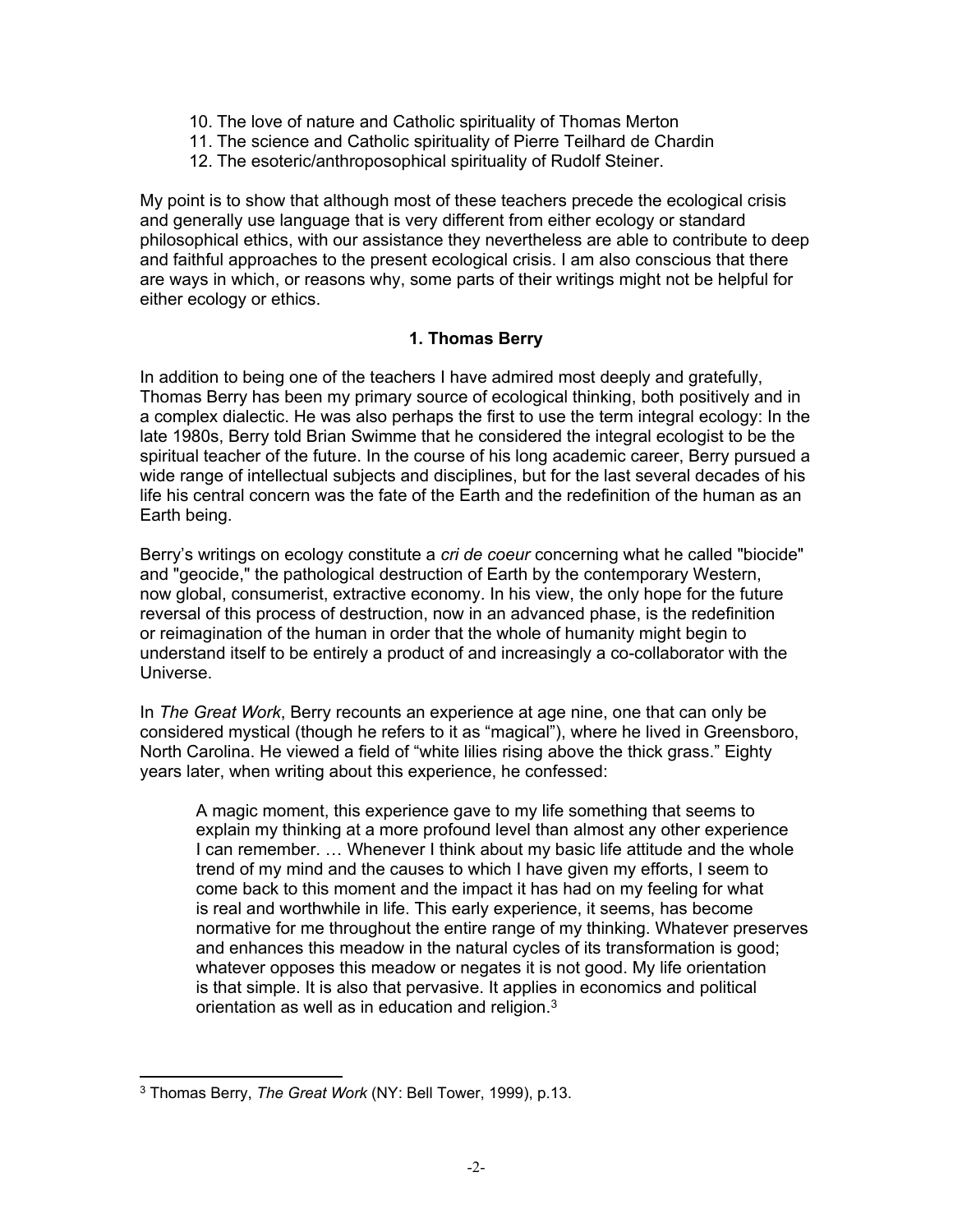On behalf of ecology, and indirectly ethics, Berry levels a powerful critique of the four major contemporary institutions: government (particularly the United States), corporations, institutional religion (particularly the Christian church), and academia:

> The deepest cause of the present devastation is found in a mode of consciousness that has established a radical discontinuity between the human and other modes of being and the bestowal of all rights on the humans. The other-than-human modes of being are seen as having no rights. They have reality and value only through their use by the human. In this context the other than human becomes totally vulnerable to exploitation by the human, an attitude that is shared by all four of the fundamental establishments that control the human realm: governments, corporations, universities, and religions the political, economic, intellectual, and religious establishments. All four are committed consciously or unconsciously to a radical discontinuity between the human and the nonhuman.<sup>4</sup>

Berry considers both the Christian and the secular world views to be exhibiting a pathological rage against Earth. In his view, the Christian church continues to violate humanity by regarding it as fallen and in need of a divine rescue. Similarly, post-Christian secularity violates Earth by regarding it as a dead resource waiting to be exploited for commercial gain. Berry's *New Story* is intended to restore the sacred character of humanity and Earth.

Berry resisted Teilhard's claims for the Omega Point—a teleological future guaranteed by the incarnation and suffering of Christ—because he considered it dangerous to posit a final goal for Earth and humanity—even one without a predictable time or circumstance. For Berry, the future is radically undetermined and dependent, perhaps unfortunately, on human behavior. Human violence against Earth is due to a cultural coding that has separated humanity from Earth. This is a problem of a faulty assumption about the human-Earth relationship, one that views humanity merely *on* Earth, and not constituted *by* Earth. Mary Evelyn Tucker summarizes Berry's conviction, and the guiding commitment of the last thirty years of his life:

We are one species among others, and as self-reflective beings we need to understand our particular responsibility for the continuation of the evolutionary process. … We have become co-creators as we have become conscious of our role in this extraordinary, irreversible developmental sequence of the emergence of life forms.<sup>5</sup>

According to Berry, current cultural coding must now be reduced in influence in favor of cosmic coding, i.e., the symbols, images, and dreams of the Universe as experienced in the intimate relationship between Earth and humanity:

<sup>4</sup> Ibid., p. 4.

<sup>5</sup> Mary Evelyn Tucker, "Editor's Afterword: An Intellectual Biography of Thomas Berry," in Mary Evelyn Tucker, ed., *Evening Thoughts: Reflecting on Earth as Sacred Community* (San Francisco: Sierra Club Books, 2006), p. 164.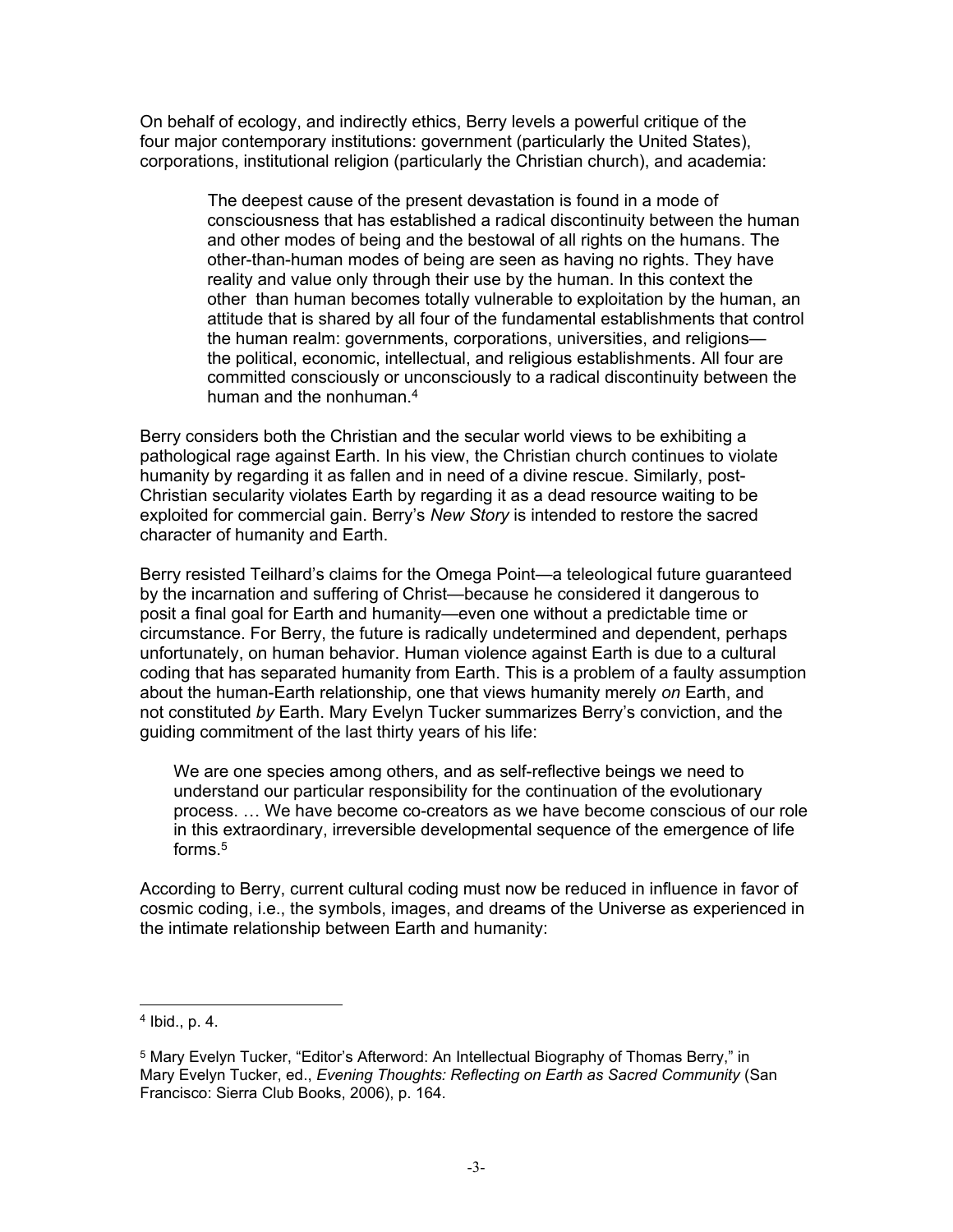Our genetic coding, through the ecological movement and through the bioregional vision, is providing us with a new archetypal world. The Universe is revealing itself to us in a special manner just now. Also the planet Earth and the life communities of the earth are speaking to us through the deepest elements of our nature, through our genetic coding.<sup>6</sup>

Berry is calling for an end to what he regards as an "autism" that has characterized human consciousness during the past several centuries. The Universe is calling to humanity, through the ecological movement, "to renew our human participation in the grand liturgy of the Universe."

There is eventually only one story, the story of the universe. Every form of being is integral with this comprehensive story. Nothing is itself without everything else. Each member of the Earth community has its own proper role within the entire sequence of transformations that have given shape and identity to everything that exists.<sup>7</sup>

As these texts show, Berry's mature world view, both his critique and recommendations concerning ecological devastation,affirms a symbolic and sacred depth, a third alternative to traditional Christian theism and a flatland secularism. Berry sometimes located his position by criticizing these two positions, and other times he used Confucian humanism as a description of the position with which he most easily identified. In his last several decades he seemed to me to resemble, above all, a Confucian sage.

## *2. Nature, Spirit, and Universe according to Johann Wolfgang von Goethe*

Goethe's "gentle empiricism" provides an excellent method for ecological analysis. Goethe himself might seem, at least initially, less valuable than most other great naturalists as an exemplar of virtuous service to ethics; his life and writing seem not available as a model of ethical thinking or behavior. He clearly is a model, however, of devotion to nature. He reverently asks nature—whether the leaf, or the skeleton, or light, to mention only three of many possible examples—to reveal itself to his highly developed intuitive capacity.

As many ecologists agree that the current ecological problem issues from a faulty worldview, what could be more important than a worldview that restores humanity to an intimate, and noetic, relationship with the natural world? Quite simply, Goethe's method of knowing the natural world, i.e., his intuition of the process of transformation by which natural phenomena reveal their essential reality, overcomes the disenchanted worldview that followed from Cartesian separation of human consciousness (*res cogitans*, myself as an unextended thinking substance) from the natural world (*res extensa*, the extended world that is not my consciousness). Goethe's "gentle empiricism" overcomes equally well the Newtonian conception of nature as dead bodies with no living interior and

<sup>6</sup> Thomas Berry, *The Dream of the Earth* (San Francisco: Sierra Club Books, 1988), p. 211.

<sup>7</sup> Swimme and Berry, *The Universe Story*, p. 268.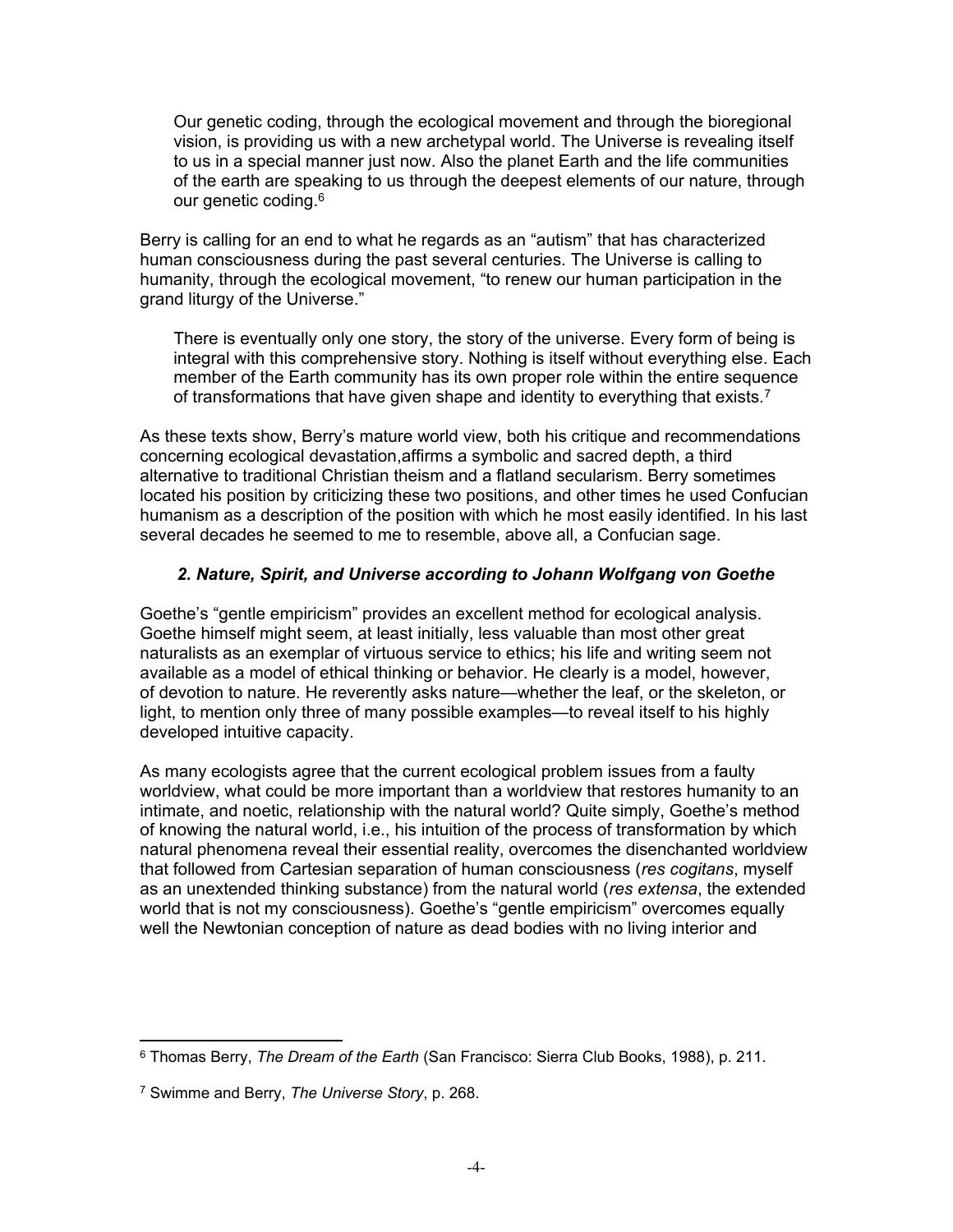governed by impersonal laws.<sup>8</sup>

## *3. The Ecology, Spirituality, and Ethics of Ralph Waldo Emerson*

For Goethe, nature is characterized by, and with effort is knowable as, creative patterns. Emerson read all fifty-five volumes of Goethe's collected works and transferred countless ideas from them to his journals, and then to his essays. America's unofficial but uncontested sage, its first post-Calvinist free-thinking philosopher, was steeped in the writings and naturalistic empirical practice of the foremost European Romantic poet and naturalist of the 19<sup>th</sup> century. To his great credit, Emerson went against his deeply embeded introverted temperament in publicly opposing slavery more than two decades before the Civil War. It was his integrated moral sensibility that forced him to suppress his intense opposition to group thinking (a negative characteristic he initially attributed to the abolitionists) sufficiently to join the moral crusade against slavery.<sup>9</sup>

When one thinks of ecology in mid-19<sup>th</sup> century America, Henry David Thoreau automatically comes to mind; in late 19<sup>th</sup> and early 20<sup>th</sup> century, one thinks of John Muir; in mid-20<sup>th</sup> century, Aldo Leopold; in late 20<sup>th</sup> century, Rene Dubos, Rachel Carson, Thomas Berry, and Bill McKibben. But for a spiritual perspective on ecology (and ethics) we would do well to consider the thought, and manifestly integrated virtue, of Ralph Waldo Emerson. Berry could have based his entire ecological critique and vision on Emerson's conception of humanity as a manifestation of the cosmos.

Emerson's essay, or rather small book, *Nature* (1836), his first important work, celebrates the inseparability of spirit and nature. Again with Goethe, as well as with Steiner, he sees the whole of nature as an invitation to the inexhaustible mystery of spirit. It is by human imagination and creativity that spirit is experienced; it is by nature that the spirit is to be known and loved.

No less than Goethe, Emerson responded to the natural world with reverence. He was less devoted than Goethe to knowing nature scientifically, or perhaps as devoted but not as generative and prolific, but as much as Goethe Emerson embodies and espouses a moral relationship to the natural world.<sup>10</sup> More importantly perhaps, Emerson exhibits the virtues that make him and his writings not only ideal for an ecological and socially

<sup>&</sup>lt;sup>8</sup> Obviously, this discussion of Goethe's naturalism and its implications for ecology could be greatly expanded, and would be based on the following: Douglas Miller, ed., trans. *Scientific Studies, vol. 12: Goethe: The Collected Works* (Princeton, NJ: Princeton University Press, 1995); David Seamon and Arthur Zajonc, eds., *Goethe's Way of Science: A Phenomenology of Nature* (Albany, NY: SUNY Press, 1998); and Henri Bortoft, *The Wholeness of Nature: Goethe's Way toward a Science of Conscious Participation in Nature* (Great Barrington, MA: Lindisfarne Books, 1996).

<sup>&</sup>lt;sup>9</sup> See Len Gougeon and Joel Myerson, eds., Emerson's Antislavery Writings (New Haven, CT: Yale University Press, 1995). Emerson's first public ethical action was his letter to President Martin Van Buren, 23 April 1838 against the law to remove the Cherokee from their land.

<sup>10</sup> See Gustaaf Van Cromphout, *Emerson's Ethics* (Columbia, MO: University of Missouri Press, 1999); for Emerson as natural scientist, see William Rossi, "Emerson, Nature, and Natural Science," in Joel Myerson, ed., *A Historical Guide to Ralph Waldo Emerson* (NY: Oxford University Press, 2000), pp. 100-50.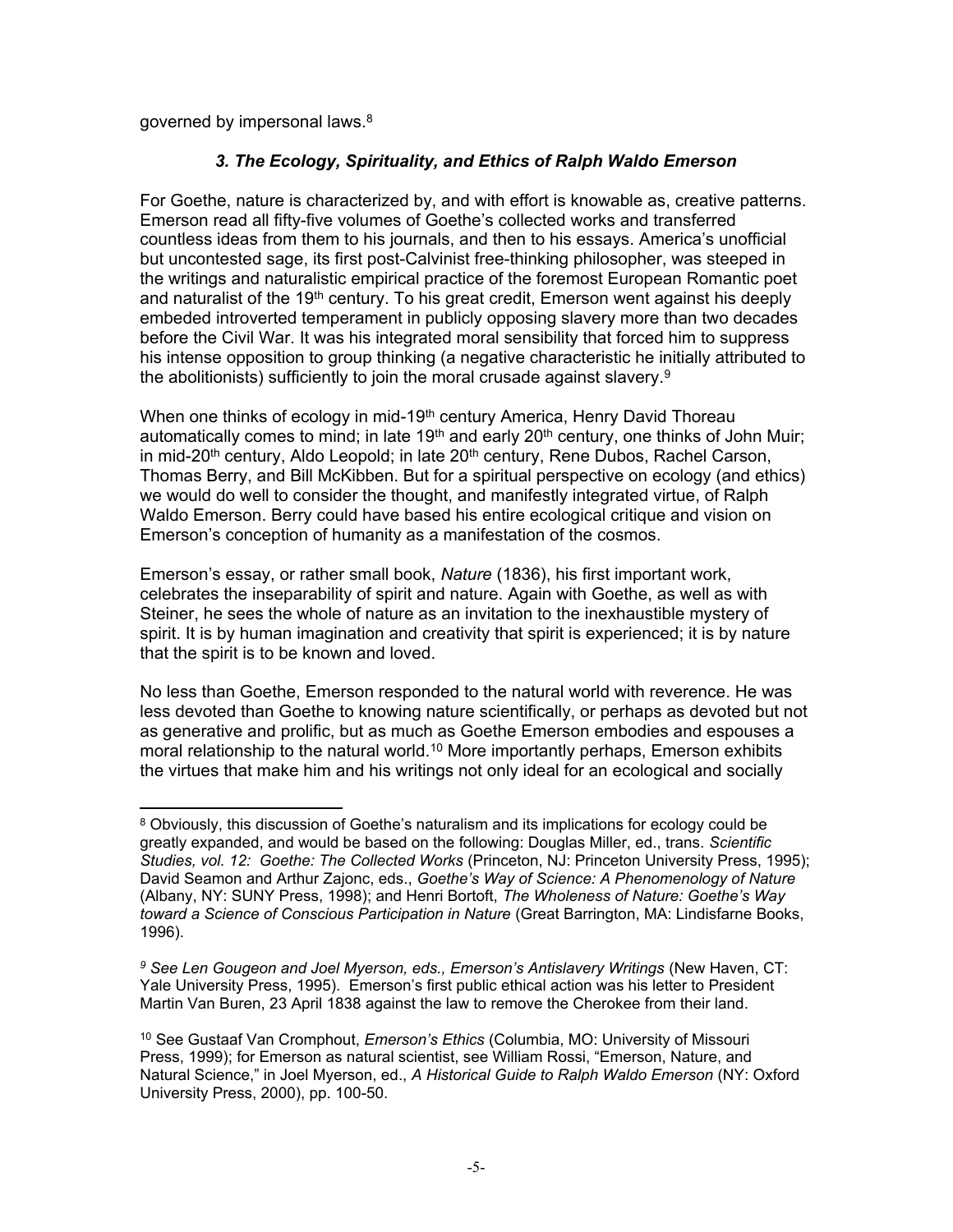just worldview but show him to be the kind of person who would turn his attention (i.e., his genius) to the crucial tasks of the time. As he lamented the beginning of rapacious exploitation of nature in the mid-19<sup>th</sup> century, he would surely see, and vigorously oppose, the same attitudes that are now leading to far more disastrous damage to nature than in his time.

# *4. Loyalty and the Beloved Community of Josiah Royce*

If it is possible to miss Emerson in relation to ecology and social justice, it would be even easier to miss Josiah Royce (1855–1916), the younger colleague of William James at Harvard at the end of the 19<sup>th</sup> century and early years of the 20<sup>th</sup>. Royce grew up in Grass Valley, in a mining town at the foot of the Sierras, immediately following the Gold Rush of 1849, as he said "in a community only five years older than myself." For Royce, every ideal has an individual and communal context and meaning. Consequently, with Emerson, he saw every thought and decision surrounded by concentric circles of significance, and in fact, of influence. For him, as for Emerson, the Absolute Ideal, the largest and most ideal community of value, calls to each individual, and each thought and action, to read and implement the fullest, most loyal expression of each. Royce's admonition to loyalty reaches to the cosmos: "I can be genuinely in love with the community only in case I have somehow fallen in love with the universe."<sup>11</sup>

Royce's ethical writings, which follow directly from his vast metaphysics and profound account of religious insight, require each individual to think and act in the largest intelligible context. Each ideal participates in larger ideals, in the personal character of the ultimate ideal reality, the Logos-spirit, also rightly called the Beloved Community. For Royce, a community is beloved to the extent that it is comprised of free, loving, individuals committed to the good of the whole. This means a willingness to carry faithfully, or loyally, the pain and suffering of the individuals in the community. If Royce were facing the extent of contemporary ecological devastation he would immediately and convincingly, indeed heroically, react loyally to the needs of Earth. This is what a loyal and faithful person—not just a person able to act loyally on occasion—would necessarily do: such persons would react faithfully because they have developed loyalty to loyalty as the defining quality of their character.<sup>12</sup>

# *5. The Integral Yoga Spirituality of Sri Aurobindo and the Mother*

Westerners who are enthusiastic about the Integral Yoga teaching of Sri Aurobindo and Mirra Richard (The Mother of the Sri Aurobindo Ashram) tend to focus on its prediction that the descent of Supramental consciousness will bring about the spiritualization of all matter, including the human body. According to Aurobindo, the past, present, and future of nature evolves by the creative power of spirit—specifically *Satchitananda* (*Sat*: Being; *Chit*: consciousness; *Ananda*: bliss). While the evolutionary character of nature, according to Sri Aurobindo, would likely be well appreciated if it were familiar to a secular or naturalistic ecologist, the primacy and ultimacy of spirit over matter renders

<sup>11</sup> Josiah Royce, *The Problem of Christianity* (Chicago: University of Chicago Press,1968), p. 269.

<sup>&</sup>lt;sup>12</sup> For Royce's ethics, which I consider inspiring and insightful, see several volumes by Frank M. Oppenheim, S.J., especially *Royce's Mature Ethics* (Notre Dame, IN: University of Notre Dame Press, 1993).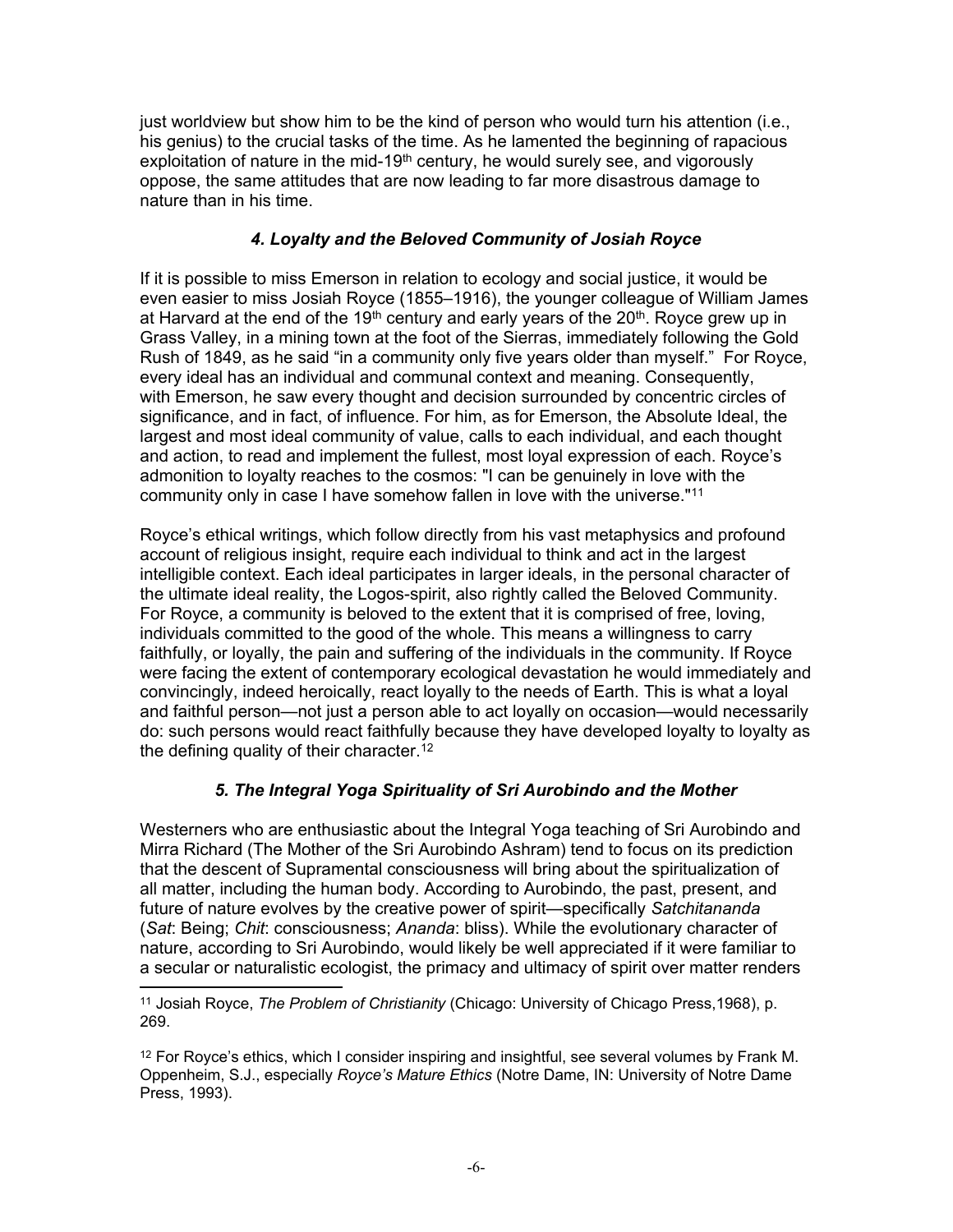this world view somewhat suspect: most ecologists view nature as a value unto itself and not as a handmaiden to spirit.

Sri Aurobindo's view resembles the view of nature and spirit offered by all of the Christian worldviews discussed in this essay, particularly those of Royce, Teilhard, Merton, Anne Baring, and in this respect, Steiner. But due to its Vedantic vocabulary and the evolutionary force that it attributes to spirit, particularly at the level of Supermind (a level of transformation above mind), Sri Aurobindo's worldview, and especially his view of nature, is closer to monism than to theism, and is best described as panentheist.

Why include Sri Aurobindo—beside my having written extensively on his teaching?<sup>13</sup> The reason is simply that India, with a population of more than one billion, needs to be introduced to its most illustrious, vast, profound, and inspiring patriot, cultural interpreter, spiritual philosopher, mystic, and poet who has brilliantly rescued the Vedantic tradition from a negative view of nature. In Aurobindo's integral view, spirit is ultimate but nature and history both count as real and meaningful. Of course, they are also *maya* (not quite real). This is the complexity and subtlety of Aurobindo's integral philosophy: nature absolutely counts within and by virtue of spirit—and spirit, or the divine (whether conceptualized as Brahman or *Sat-Chit-Ananda*) counts by virtue of Itself.

There is a second reason to include Sri Aurobindo among thinkers and persons available for ecology and ethics: he is an absolutely extraordinarily accomplished individual with a teaching that offers a path for every aspiring person. Aurobindo is a model of the four yogas of the Bhagavad Gita—knowledge, action, love, and meditation—as well as a visionary who experienced the full range of earthly and human evolution. His elegantly articulated insights (including an epic poem, *Savitri: A Legend and a Symbol,* the longest in the English language) came directly from his spiritual experience. While it would not be worthwhile to approach him for help with the poor, it seems likely that he would attend to the suffering Earth as he attended to the liberation of India from British colonial rule. (Prior to Gandhi's return to India from South Africa in 1914 Aurobindo Ghose was a revolutionary hunted and jailed by the British Government of India.) More importantly, if any of us would have his powers of insight and expression, we would instantly be a towering asset for both ecology and justice.

#### *6. The Non-violence of M. K. (Mahatma) Gandhi, Martin Luther King, Jr., and His Holiness the Dalai Lama*

#### M. K. (Mahatma) Gandhi

The virtuous character and thought of both Mahatma Gandhi, Martin Luther King, Jr., and His Holiness the Dalai Lama, have been influential for the improvement of thinking and action in many spheres of human life but they have exercised very limited direct influence on ecology. As they are synonymous with non-violence and the struggle for human rights, as well as every aspect of social justice, it would be valuable to show that their lives, ideas, writings, and influence are available for the cause of ecology. To the extent that they can be thought to be important for the cause of ecological justice it would be because they possessed a sufficiently empathetic character to attend to one

<sup>13</sup> See Robert McDermott, *The Essential Aurobindo* (Great Barrington, MA: Lindisfarne Books, 1987).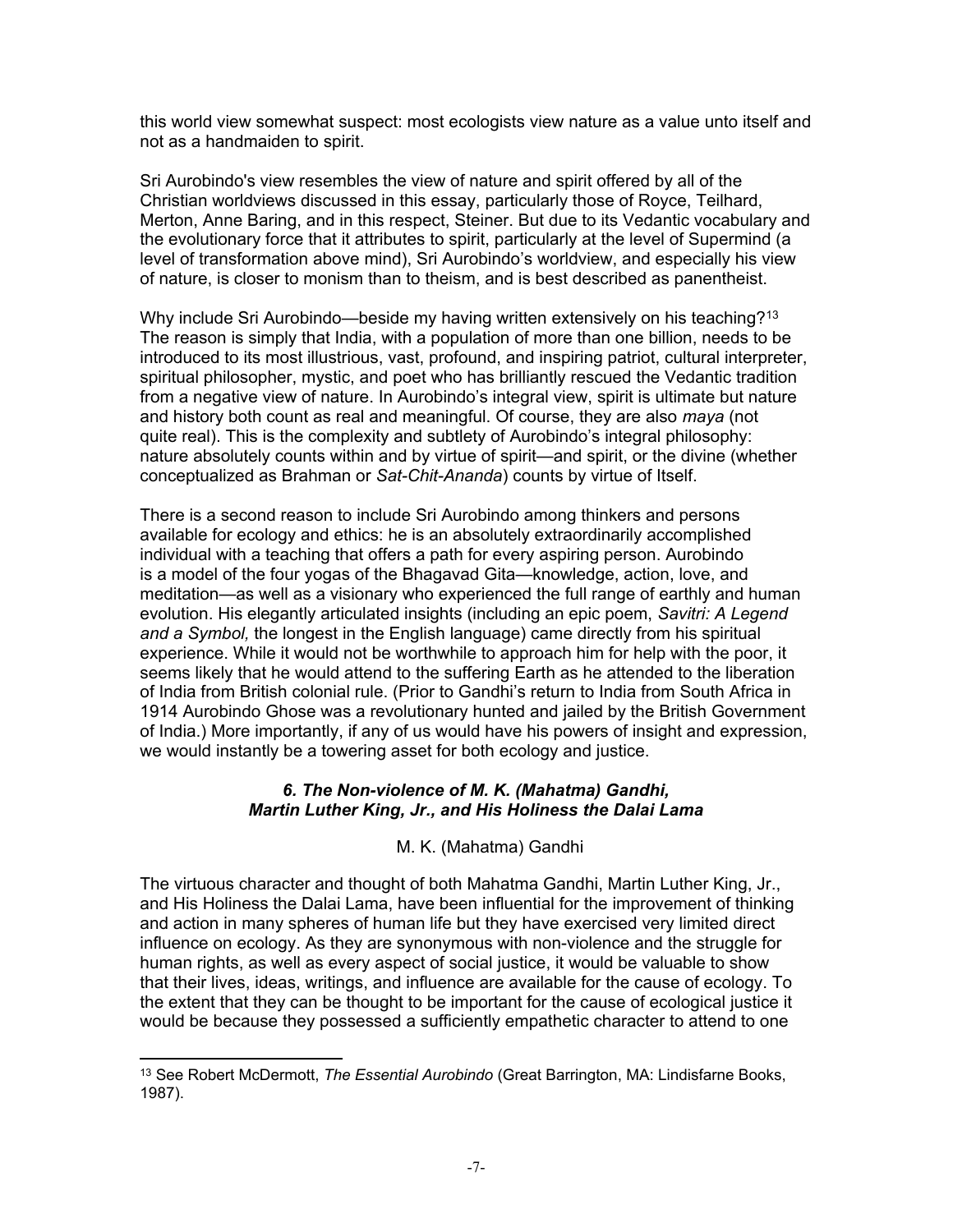problem, one cause, after another.

Gandhi was not focused on ecological devastation but in the course of 45 years of statements collected in 90 volumes he nevertheless made the following statements, among others, in his weekly newspaper column:

If our sense of right and wrong had not become blunt, we would recognize that animals had rights, no less than men.

I do believe that all God's creatures have the right to live as much as we have.

We should feel a more living bond between ourselves and the rest of the animate world.<sup>14</sup>

As a Hindu, Gandhi had a strong sense of the unity of all life. For him, nonviolence meant not only the non-injury of human life, but as noted above, of all living things.

As is well known, Albert Einstein wrote of Gandhi: "15Arne Naess, primary exponent of Deep Ecology, explains that "Gandhi made manifest the internal relation between selfrealization, non-violence, and what sometimes has been called biospherical egalitarianism."16 According to Naess, "Gandhi's utopia is one of the few that shows ecological balance, and today his rejection of the Western World's material abundance and waste is accepted by progressives of the ecological movement."

Naess remarked that the clearest indication of Gandhi's respect for nature comes through his interpretation of the Hindu worship of the cow. Gandhi saw cow protection as one of the most wonderful phenomena in human evolution. He wrote: "It takes the human being beyond his species. The cow to me means the entire sub-human world. Man, through the cow, is enjoined to realize his identity with all that lives."<sup>17</sup>

As this implies, for Arne Naess Deep Ecology is not fundamentally about the value of nature, it is about who we are in the larger scheme of things. He notes the identification of the 'self' with "Self" as taught in the Bhagavad Gita (that is, as the unity which is one) as the source of deep ecological attitudes. In other words, he links the tenets of his approach to ecology with what may be termed self-realization. And here the influence of

<sup>14</sup> M. K. Gandhi, *Indian Opinion*, 1935.

<sup>15</sup> Quoted in Louis Fischer, *The Essential Gandhi* (NY: Random House/Vintage, 1962), p. 369.

<sup>&</sup>lt;sup>16</sup> Arne Naess, *The Shallow and the Deep: Long Range Ecological Movements* (Oslo: Inquiry, 1973).

<sup>17</sup> M. K. Gandhi, *India of My Dreams* (1947).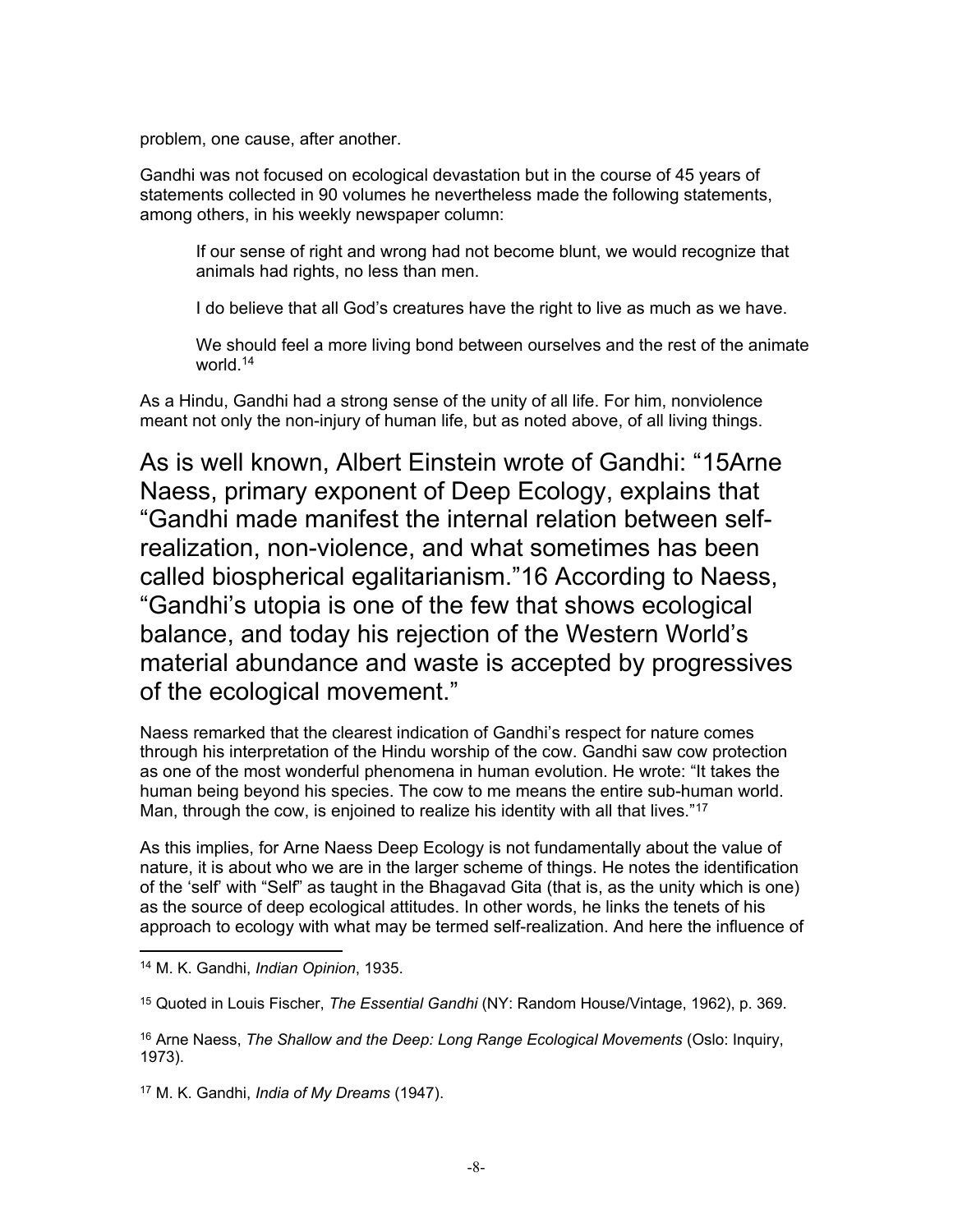the Mahatma is most clearly discernible.

Such a new way of thinking will require, as is often said, that we *live simply so that others may simply live*. Further, as Jesus and Gandhi, King, and the Dalai Lama taught, there are no "others": all persons are one's neighbors, and in an important respect, oneself.

Martin Luther King, Jr.

In the United States in the last half of the 20<sup>th</sup> century the ideal of civil rights, social justice, and non-violence immediately calls to mind the leadership, inspiring words, and ultimate sacrifice of Martin Luther King, Jr. Toward the end of his tragically short life, at great expense to his work for civil rights, King began to focus on the unity of humanity, and the need to respect all peoples and individual persons. Certainly by 1967, and perhaps beginning with the Nobel Peace Prize in 1964, his life work had evolved from a civil rights leader to a visionary activist for universal justice. He had become a teacher and exemplar of the virtues taught by Jesus and Buddha, and his Indian inspiration, Mahatma Gandhi. His passionate advocacy for the poor and oppressed and many other causes pursued at great price to himself issued from the compassion that had come to define him as an exemplary person and a leader.

Had Martin Luther King, Jr. seen the extent of the destruction of Earth currently underway, that same compassion would have found forceful expression in response to the ecological needs of humanity and Earth. He would have seen that pollution of air and water affects the poor first and most decisively. Desertification affects women in Africa who must walk miles for clean water. Tropical storms most disastrously affect those living in poorly constructed dwellings, such as in Haiti. Food shortages affect the poor, while unsanitary and non-existent hospitals cause uncounted deaths. King would have seen these causes and effects in the same way that he came to see the disastrous effects of the United States aggression in Viet Nam and the cruelty of economic imbalance in the United States and throughout most of the world.

His Holiness the Dalai Lama

In the following Statement, the Norwegian Nobel Committee offered its reasons for awarding the 1989 Nobel Peace Prize to His Holiness the Dalai Lama:

It would be difficult to cite any historical example of a minority's struggle to secure its rights, in which a more ciliatory attitude to the adversary has been adopted than is the case of the Dalai Lama. It would be natural to compare him with Mahatma Gandhi, one of the century's greatest proponents of peace, and the Dalai Lama likes to consider himself one of Mahatma Gandhi's successors.<sup>18</sup>

<sup>18</sup> "Statement of the Nobel Peace Prize Committee," in Sidney Piburn, ed., *The Nobel Peace Prize and the Dalai Lama* (Ithaca, NY: Snow Lion Publications, 1990), p. 18.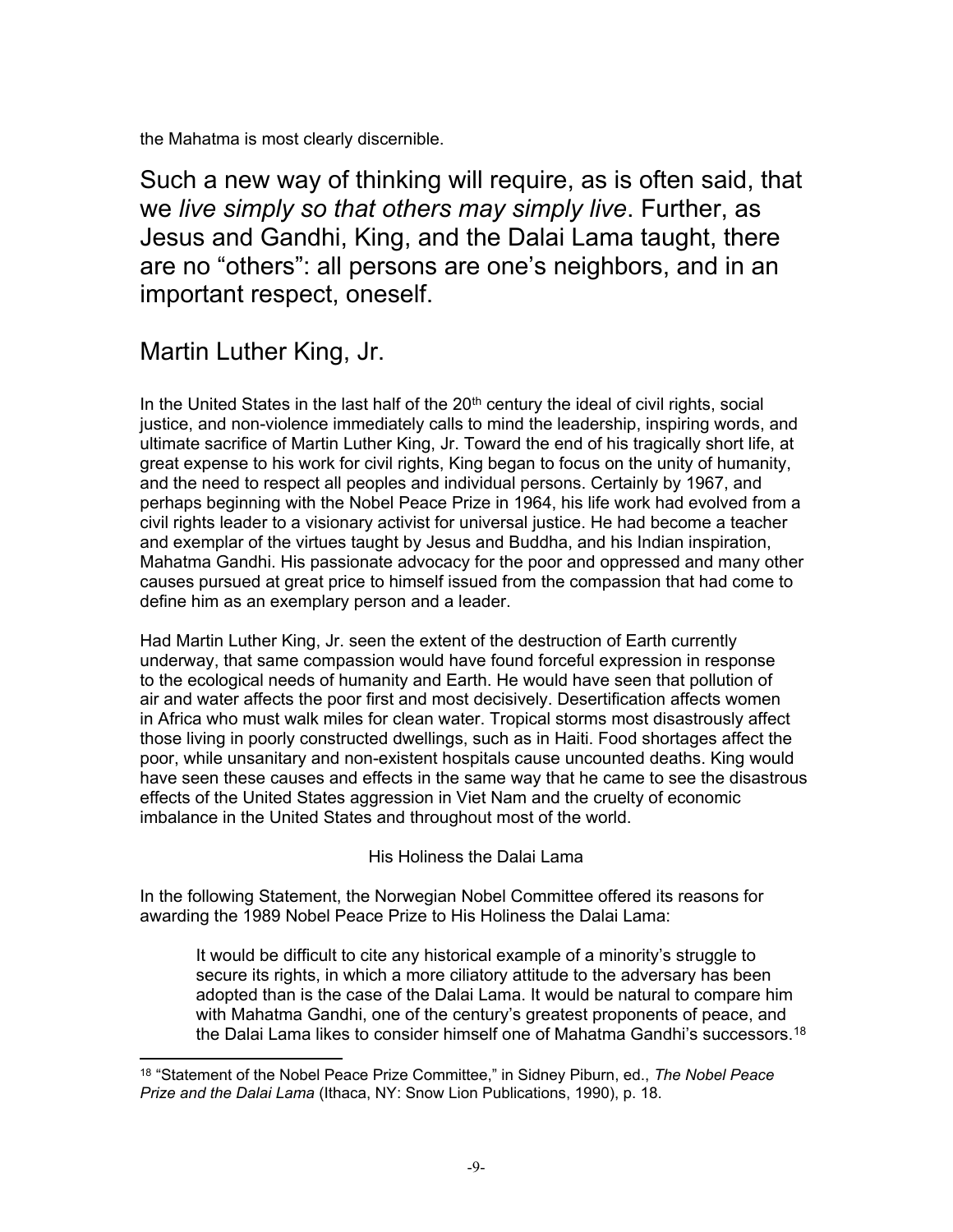In his "Nobel Peace Prize Lecture," His Holiness stated:

It also means that the values we cherish, in particular our respect for all forms of life and the belief in the power of truth, are today recognized and encouraged. It is also a tribute to my mentor, Mahatma Gandhi, whose example is an inspiration to so many of us. This year's award is an indication that this sense of universal responsibility is developing.<sup>19</sup>

For the Dalai Lama nonviolence should be understood as a subset of compassion, the fundamental ideal that governs his entire life and teachings as a Buddhist monk. Note his words: "in particular our respect for all forms of life and the belief in the power of truth." Whereas a saint might attain to heaven as a suitable reward for a virtuous life, a bodhisattva, if as virtuous as a Christian saint, would then forego Nirvana (somewhat comparable to heaven) in favor of returning to Earth to help all suffering sentient beings.

The Bodhisattava Vow,<sup>20</sup> often spoken by His Holiness the Dalai (as for example at the conclusion of his Nobel Peace Prize speech, and the conclusion of his commentary on Shantideva's *Flash of Lightening in the Dark of Night* would seem to be the most compelling integration in a single statement of ecology, social justice, and, of course, profound spirituality—i.e., as an astonishing and ultimate example of compassion.

And now, as long as space endures, As long as there are beings to be found May I continue likewise to remain To soothe the sufferings of those who live.<sup>21</sup>

Could there be a stronger, more compelling commitment to the entire natural world, to the whole of creation, including bacteria and the cockroach? When the spiritual is truly universal, as evidenced in the bodhisattva vow, it can ideally serve the cause of ecology, of Gaia in its entirety and in the context of the Cosmos. Religions, by contrast, are often focused on the more local, limited to some extent by culture, language, and institutions. At the same time, these very limitations can help to focus and intensify the commitment of the faithful to a particular bioregion and particular behaviors either advantageous or deleterious to the natural world.

The Dalai Lama's love of the natural world was embedded in him during his years in Lhasa until his historic escape to India in the face of the Chinese invasion of Tibet, but the love of the whole of creation, to the last suffering sentient being, is the result of his Buddhist spiritual practice. The bodhisattva vow is an expression both of the Buddhist conception of *dukkha*, the fact of suffering (the First Noble Truth), and the path to its eradication (the Fourth Noble Truth, essentially the Eightfold Path).

<sup>21</sup> His Holiness the Dalai Lama, *A Flash of Lightning in the Dark of Night: A Guide to the Bodhivatta's Way of Life* (Boston: Shambala, 1994), p. 126.

<sup>19</sup> Ibid., p. 17.

<sup>20</sup> Shantidev, *Bodhicaryavatara* (*Guide to the Bodhisattva's Way of Life*), Ch. 10, v. 55; for The Dalai Lama's commentary on this chapter, see his *Practicing Wisdom: The Perfection of Shantideva's boddhisattva Way* (Boston: Wisdom Publications, 2005).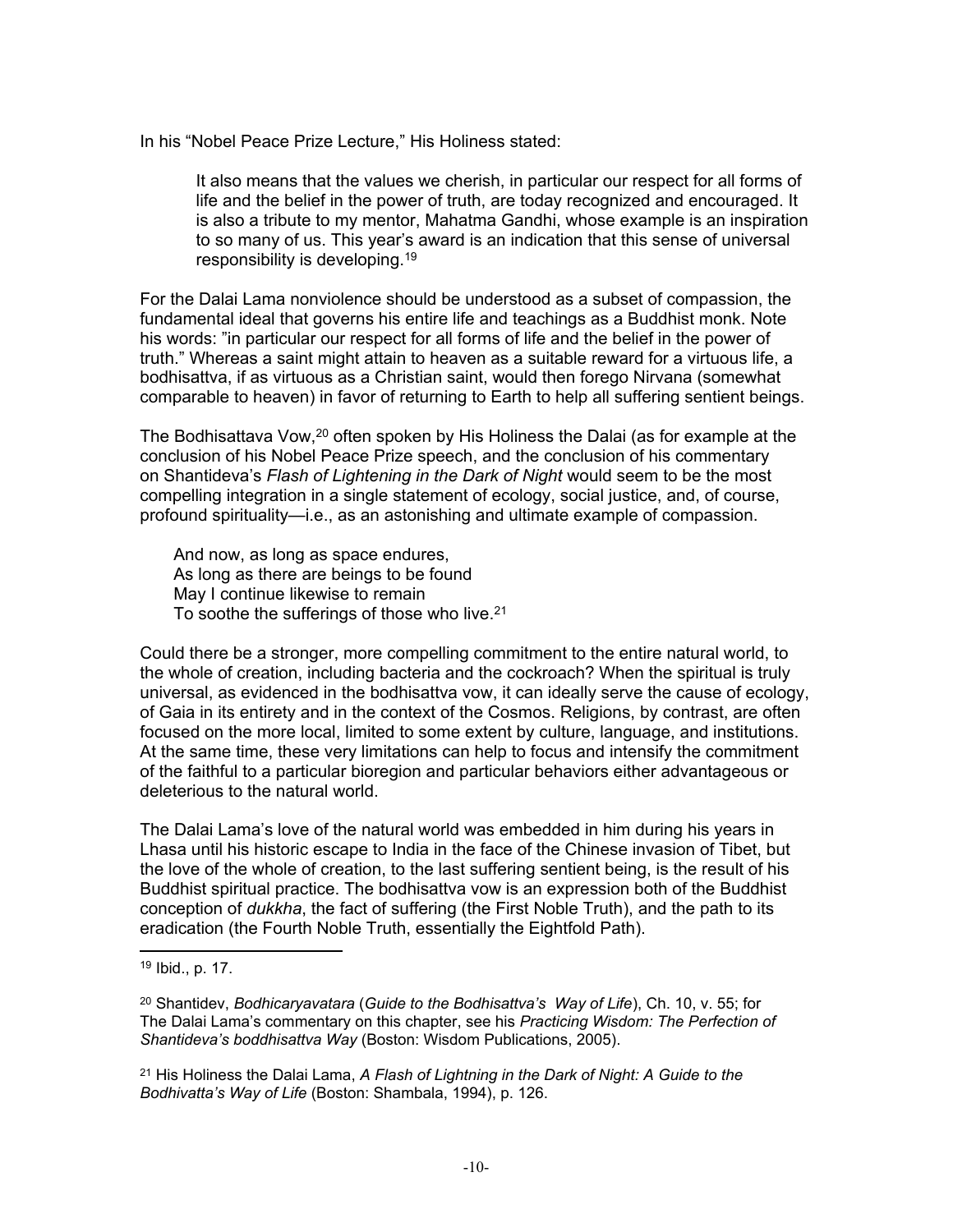## **7. The I-Thou Philosophy and Practice of Martin Buber**

One thinks of Martin Buber's well known concept I-Thou<sup>22</sup> as applicable almost exclusively to person-to-person and person-to-community. The key to understanding and applying I-Thou is the hyphen, i.e., the relation. "I" fails to develop as a human character—I can fail to realize my personhood—to the extent that I respond to another as an "It," an object, instead of as a "Thou," a subject with its own integrity, uniqueness, and mystery. Manipulation and exploitation, or I treating something or someone as an It, is the opposite of an I-Thou relationship.

That Buber included an example of the I-Thou experience in reference to a tree seems almost an afterthought to his profound treatment of human relations. It is inviting, however, to extend, perhaps more than he intended, Buber's classic formulation of the I-Thou experience to the natural world, to Gaia, and to the cosmos. Buber's brilliant and tremendously influential description of a subject-to-subject relationship cannot be extended to nature as conceived in a disenchanted universe—but it can in a universe that is alive and creative. This is precisely where one's cosmology makes a critical difference: if soil, water, and sun, are experienced in their subjectivity, then their interiority can call forth from a person such love and reverence that it qualifies as an I-Thou experience. As a result, "I" in relation to this tree comes alive, and in that moment realizes its unique "I-hood."

That universe, and specifically nature, was not disenchanted for Buber is evidenced by his inclusion—admittedly in a very brief passage—of an I-Thou experience of a tree. Buber, after all, is an existential philosopher, with deep roots in Kierkegaard and Nietzsche, a long way from Aldo Leopold. We might say, cryptically, in that passage his native Jewishness trumped his learned existentialism. But first he describes an experience of a tree as an "It." This passage is worth quoting at length because it makes perfectly clear in Buber's *I and Thou*, one of the most influential books of the 20<sup>th</sup> century, the possibility of moving from the usual mode of experiencing the natural world, in this case a tree, and the elevated, and increasingly necessary I-Thou mode of experiencing nature.:

I contemplate a tree.

I can accept it as a picture: ...

I can feel it as movement: …

I can assign it to a species and observe it as an instance, with an eye to its construction and its way of life.

I can overcome its uniqueness and its way of life...

Throughout all of this the tree remains my object and has its place and its time span, its kind and condition.

And then Buber describes an experience of a tree as an I-You relation:

But it can also happen, if will and grace are joined, that as I contemplate the tree I am drawn into relation, and the tree ceases to be an It. …

<sup>(</sup> In his overlong introduction to Martin Buber, *I and Thou* (NY: Scribners, 19..), Walter Kaufman argues that Buber's iconic term, "I-Thou" should be translated "I-You."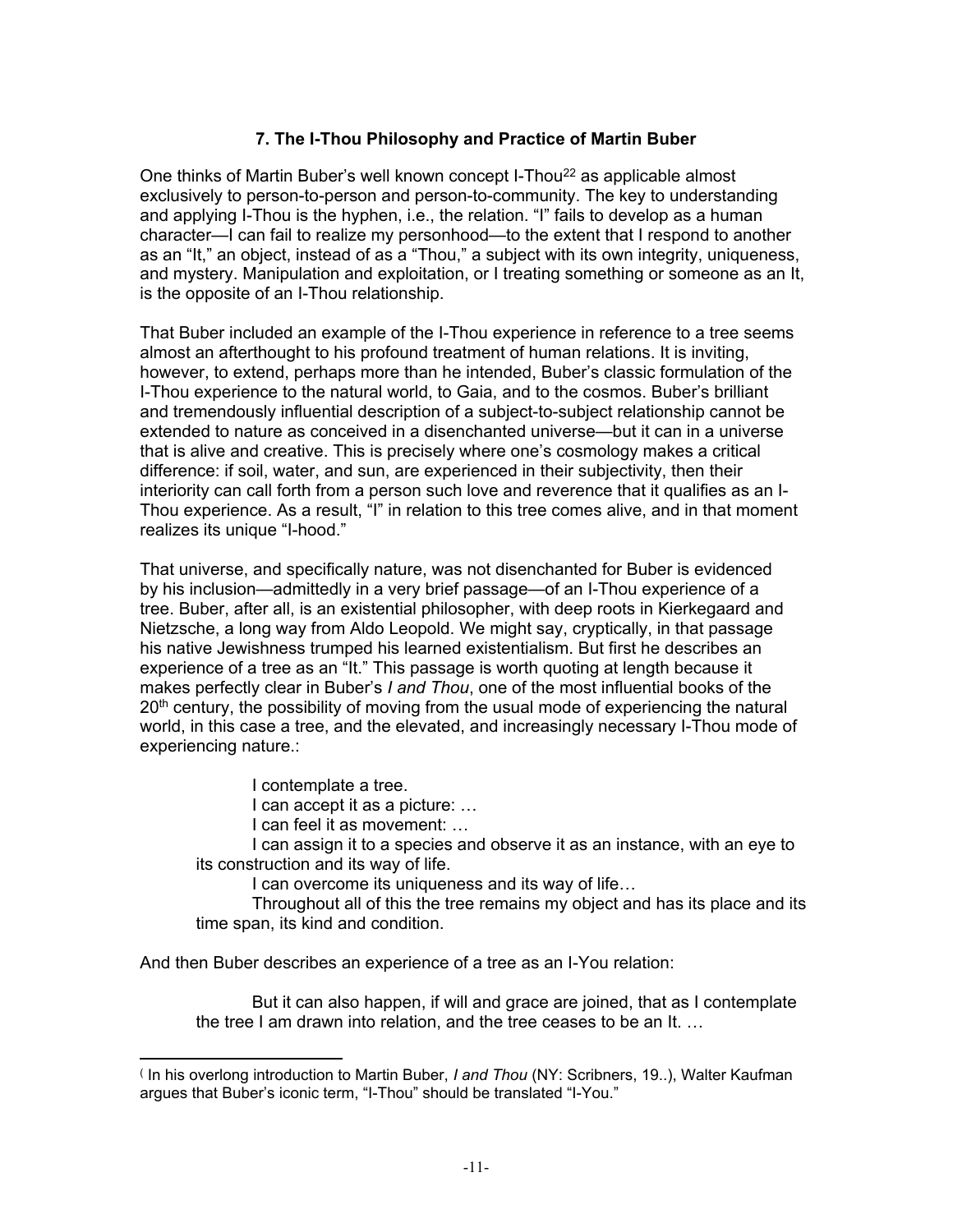Whatever belongs to the tree is included: its form and its mechanics, its colors and its chemistry, its conversation with the elements and its conversation with the stars—all this in its entirety. …

What I experience is neither the soul of a tree nor a dryad, but the tree itself.<sup>23</sup>

In the Afterword to *I and Thou*, Buber returns to the tree, and establishes the condition for an I-Thou relation not only to a tree but the whole of nature incapable of the reciprocity of person-to-person, the primary and almost exclusive concern of his profound text. He considers a human relation to animal less mutual than as a personto-person relation (a claim that some animal loving humans would probably dispute), and calls the human-animal sphere "the threshold of mutuality." He then turns to the experience of plants:

It is altogether different with those realms of nature which lack the spontaneity that we share with animals. It is part of our concept of the plant that it cannot react to our actions upon it, that it cannot "reply." Yet this does not mean that we meet with no reciprocity at all in this sphere. We find here not the deed of posture of an individual being but a reciprocity of being itself—a reciprocity that has nothing but being.<sup>24</sup>

Here Buber is affirming the realm of nature as the possibility of a meeting "that which has being," whatever it might be that elicits our openness. Such an experience provides an opportunity to realize myself as an "I," a realization of my I-hood.

## **8. The Sophia Tradition according to C. G. Jung, and Baring and Cashford**

C. G. Jung's archetypal research has generated convincing evidence on behalf of a set of archetypes such as Mother, the wise old man, circularity, quarternity, and the Self. For Jung, archetypes which are wise and active, and manifest variously in all cultures. Jung argues forcefully that the failure of the West to attend to these archetypal myths and symbols is a function of, and reinforces, profound alienation from the living power of psyche. Jung does not trace the evolution of the goddess archetype but he reveals not too strong a word—the reality of the psychic entity that appears in many cultures with various titles, most prominently the Great Mother. By denying life to Earth, Western humanity has in effect committed matricide: it has killed Earth as Mother. It has reduced Mother to a commodity.

Jung shows that archetypes such as the Great Mother provide Western humanity with an opportunity as well as a responsibility to reconnect the conscious, the level at which thinking dissects and attempts to control, and the unconscious which is the source of mysterious, creative wisdom, including profound processes governing individuals, humanity, and Earth.

According to Jung, the separation of the conscious from the unconscious, and particularly from the archetypes, functions in the natural world. He writes:

<sup>&</sup>lt;sup>23</sup> Buber, I and Thou, pp. 57-59.

<sup>24</sup> Ibid., p. 173.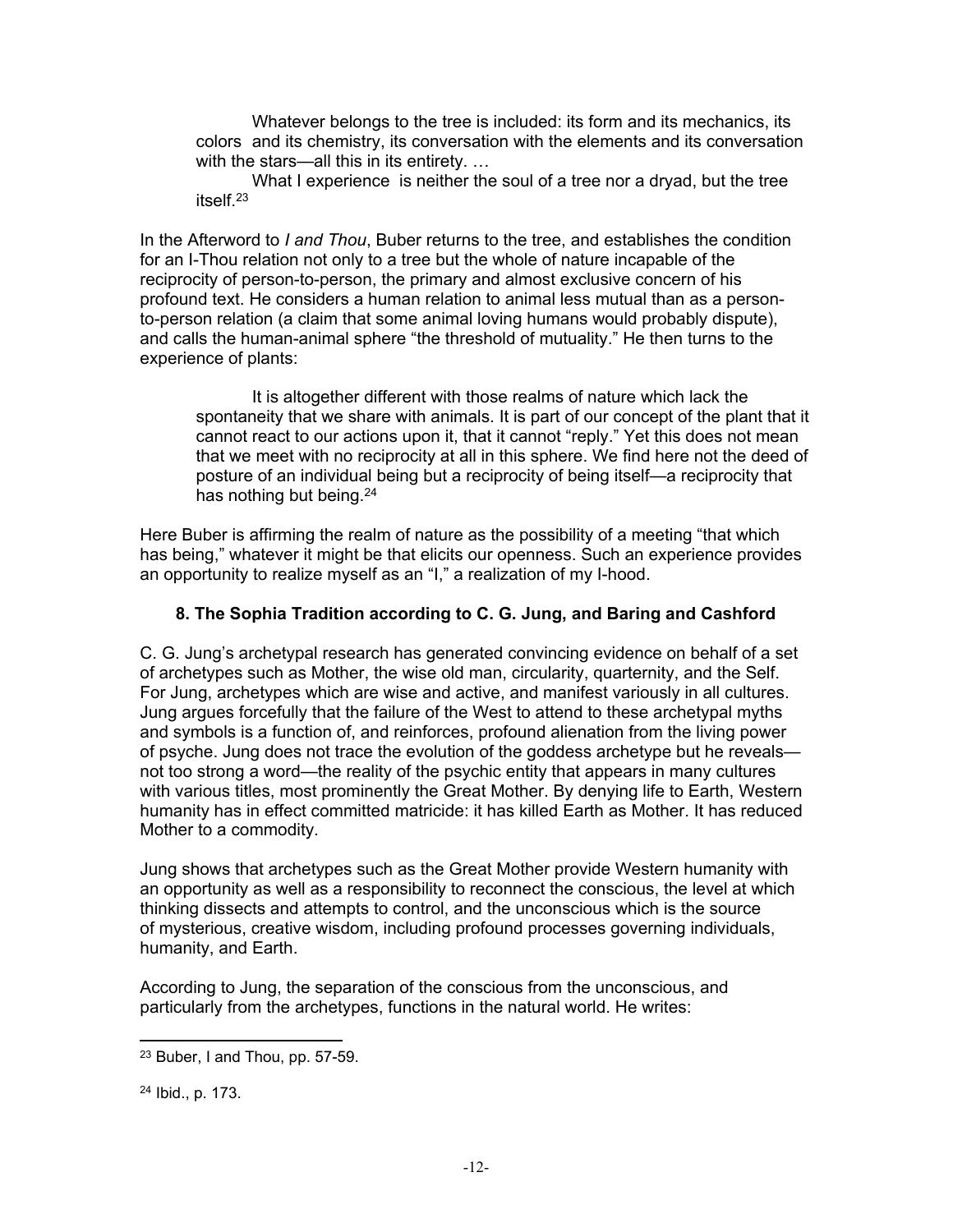Individuation is not only an upward but also a downward process. Without any body, there is no mind and therefore no individuation. Our civilizing potential has led us down the wrong path.<sup>25</sup>

*The Myth of the Goddess: Evolution of an Image*, 26 by Anne Baring and Jules Cashford, two scholars of goddess literature from ancient to contemporary, is influenced by Jungian archetypal psychology, especially the archetype of the Mother, and by Owen Barfield's account of the evolution of consciousness. Baring and Cashford trace the concept, or rather the reality, of the goddess in her many manifestations from the Neolithic through Innana-Ishtar, Isis, Tiamat, Artemis, Athena, Persephone, Demeter, and Mary, to Gaia.

Admittedly, the connection to virtue ethics in this section, or more accurately, the application of virtue ethics to the Sophia tradition, is less than obvious but I am convinced that attention to Sophia has a virtue dimension. Because she embodies and solicites sensitivity and service, coupled with strength, as in the Magnificat of Mary, Sophia cannot, without contradiction, be reverently approached from an egomaniacal consciousness. Certainly not all advocates on behalf of Sophia are virtuous (any more than typical Christians or Buddhists are necessarily virtuous) but genuine devotion to Her and an attempt to realize her reality in earthly life, would seem to tilt toward virtue. Further, the kind of virtue that would be both required for and would follow from such devotion would seem to be a transformed person i.e., a virtuous character.

#### **9. The Christian Feminist Ecology of Rosemary Radford Ruether and Sally McFague**

Steadily since the 1970s, two interrelated movements, ecofeminism and feminist Christian ecology, led by Carolyn Merchant, <sup>27</sup>Rosemary Radford Ruether, <sup>28</sup> Charlene Spretnak,<sup>29</sup> Susan Griffin,<sup>30</sup> Catherine Keller, <sup>31</sup> among others, have collectively exposed the distortions in the dominant western and Christian view of women and nature. In one of the basic texts for this double movement, Rosemary Radford Ruether wrote that "the Western Christian tradition, with its roots in Babylonian, Hebrew, and Greek cultures" has exercised a profound, and disasterous, influence:

- <sup>27</sup> Carolyn Merchant, The Death of Nature (
- 28 Rosemary Radford Ruether, *God and Gaia* (NY: HarperCollins, 1992).
- 29 Charlene Spretnak, *The Spiritual Dimension of Green Politics* (Santa Fe, NM: Bear & Co., 1986).
- 30 Susan Griffin, *Woman and Nature: The Roaring Inside Her* (NY: Harper & Row, 1980).
- 31 Catherine Keller, From a Broken Web:

<sup>25</sup> Meredith Sabini, *The Earth Has a Soul: The Nature Writings of C. G. Jung* (Berkeley, CA: North Atlantic Books, 2002), p. 155.

<sup>26</sup> Anne Baring and Jules Cashford, *The Myth of the Goddess: Evolution of an Image* (NY: Viking, 1991).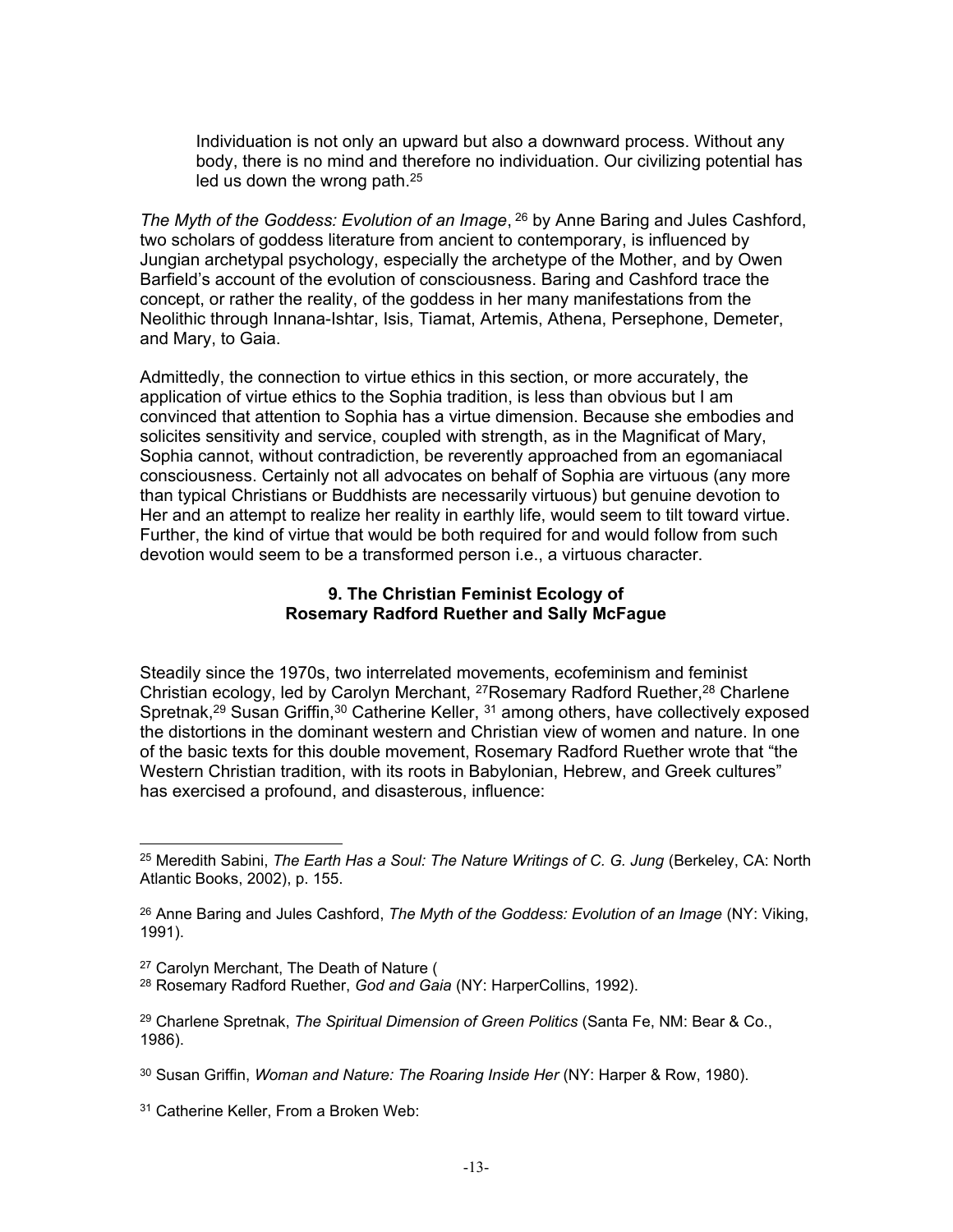It is the culture that has shaped and continues to shape (particularly in its secularized, scientific form) the rest of the world, through imperialist colonialism and neocolonialism. It is the major culture and system of domination that pressed humans and the earth into the crises of ecological unsustainability, poverty, and militarism we now experience.<sup>32</sup>

Another core volume in this double movement is Sallie McFague, *Super, Natural Christians: How We Should Love Nature,* the first line of which reads as follows: "The thesis of this book can be stated simply: Christian practice, loving God and neighbor as subjects, as worthy of our love in and for themselves, should be extended to nature.":

A Christian nature spirituality is not nature romanticism. Nor is it very optimistic about the future (the planet may well deteriorate). It is, however, determinedly realistic: it begins and ends with a hymn to the things themselves. A Christian nature spirituality praises God for the wonder of the ordinary and promises to work on behalf of the sick and outcast wonderful, ordinary creatures. A Christian nature spirituality is also determinedly hopeful because it believes that the creator of these wonderful, ordinary creatures is working in, through, and on behalf of us all.*<sup>33</sup>*

In its final chapter, "Caring for the Others," this book brilliantly integrates the three topics of this essay: it urges a Christian love of nature, an ethics of care, and a "Horizontal Christian Sacramentalism"

## **10. The Love of Nature and Catholic Mysticism of Thomas Merton**

Although a Roman Catholic monk who lived in Gethsemani Monastery near Louisville, Kentucky, Thomas Merton (or by his religious name, Father Lewis) was a passionate advocate for social justice. From 1965 until his untimely accidental death in Bangkok at age 53, Merton wrote forcefully against the United States aggression in Viet Nam and in support of the Vietnamese Buddhist peace activist, Thich Nhat Hanh. His essay, "Nhat Hanh is My Brother,"<sup>34</sup> is typical of his informed criticism of United States militarism and his support of victims of aggression world wide, including particularly the Vietnamese.

Merton was also a devoted Gandhian. He edited a collection of Gandhi's statements on non-violence and contributed a brilliant introductory essay, "The One-eyed Giant,"35 in which he described the United States in particular and Western culture more generally as capable of seeing only with rational intelligence (though often neither rational nor intelligent) and infrequently with other ways of knowing such as intuition and compassion. It is too little known that Merton, presumably because of his being an

<sup>32</sup> Ruether, *Gaia and God*, p. 10.

<sup>&</sup>lt;sup>33</sup> Sallie McFague, *Super, Natural Christians: How We Should Love Nature (*Minneapolis, MN: Augsburg Fortress Press, 1997), p. 1.

<sup>34</sup> Thomas Merton, *Faith and Violence: Christian Teaching and Christian Practice* (Notre Dame, IN: Univeristiy of Notre Dame, 1968), pp. 106-08.

<sup>35</sup> Thomas Merton, *Gandhi on Non-Violence* (NY: New Directions, 1964), pp. 1-22. See also: Gordon C. Zahn, ed., intro., *Thomas Merton on Peace* (NY: McCall Publishing Co., 1971).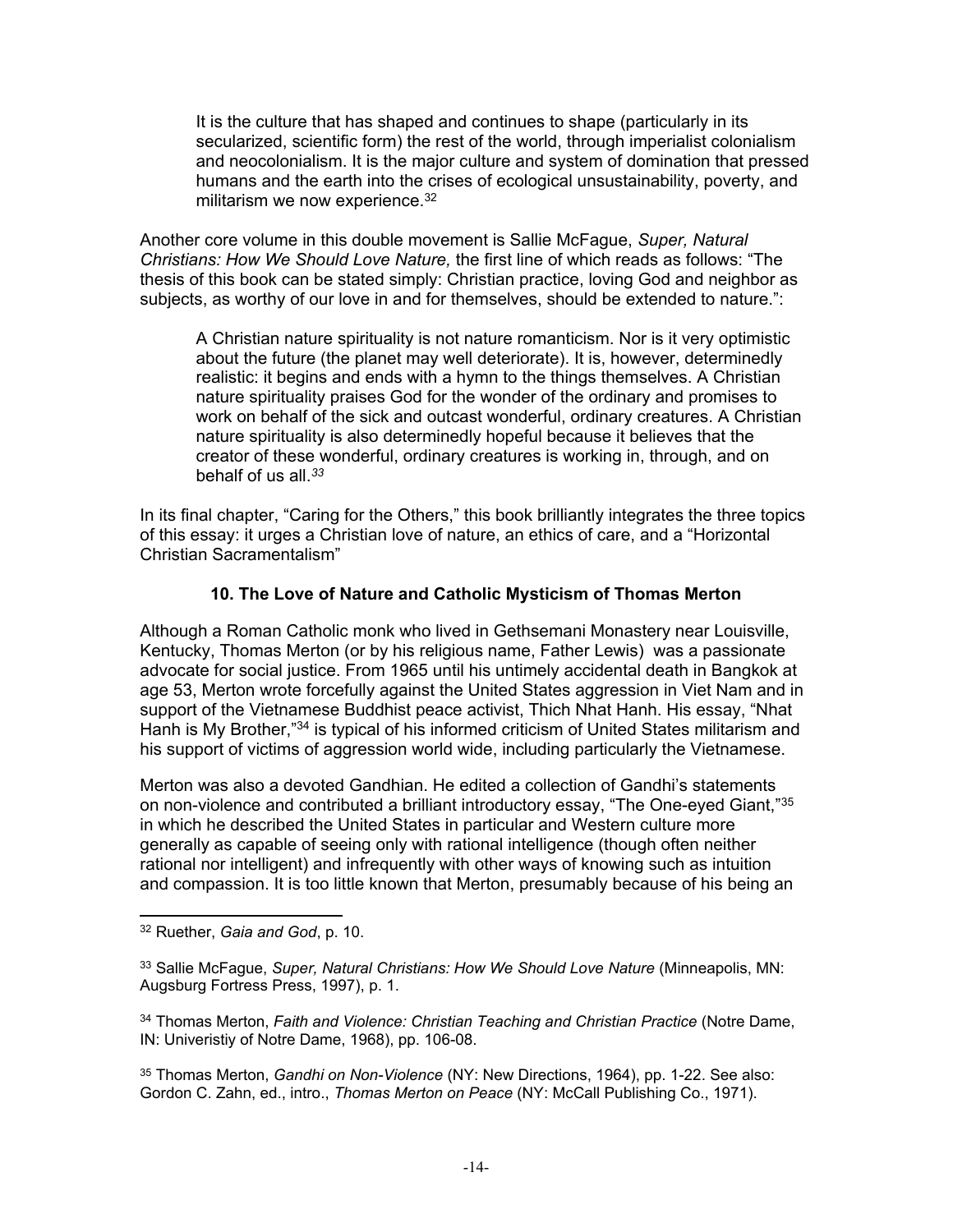artist and a mystic, and a person of accomplished virtue, had a deep appreciation of the natural world.

In his essay, "Hagia Sophia," he writes:

There is in all things an inexhaustible sweetness and purity, a silence that is a fount of action and joy…. This is at once my own being, my own nature, and Gift of my Creator's Thought and Art within me, speaking as Hagia Sophia [Holy Wisdom], speaking as my sister, Wisdom. I am awakened, I am born again at the voice of this my Sister, sent to me from the depths of the divine fecundity.<sup>36</sup>

As Thomas Berry notes in the conclusion of his Foreword to *When the Trees Say Nothing: Writings on Nature by Thomas Merton*, Merton's gift is his "sense of the sacred throughout the entire range of the natural world."<sup>37</sup> We can say that Merton, in his words, married the forest in order to hear and sense the divine presence, but we can equally say that Merton was able to marry the forest because of the hours he spent with his face on the floor, saying the psalms, "alone in the silence of the night."<sup>38</sup> For Merton, listening to the natural world—"Seasons, Elements, Firmament, Creatures, Festivals, Mountains, Forest"—was as revealing, and as worthy of his artistic and spiritual genius, as were the poor of the American cities and the Vietnamese victims of American bombs. He considered integrity, compassion, unity, and mystery to be characteristics of the mystical, and specifically monastic, life. He was known for his critique of American militarism and imperialism, and his advocacy of peace, but he was also devoted to the forest, to snakes and to bees.

## **11. The Science and Catholic Spirituality of Pierre Teilhard de Chardin, S. J.**

For Teilhard, the beauty and creativity of the natural world is the direct expression of the overflowing love of God for creation; it is particularly the object of the love of Christ, the divine being devoted to humanity and Earth. I have been convinced that the way to join Christianity and ecology is to advance the conception of the cosmic Christ found in the writings of Steiner, Teilhard, and Merton. Teilhard's Christology is rooted about equally in his own mystical experience of nature, of the Earth and the universe, and in the Catholic mystical tradition. He is steeped in the New Testament, in the Fathers of the Church, in Aquinas, and the Jesuit spirituality of Ignatius of Loyola.

Teilhard sees Christ as caring for the Earth, and active on behalf of Earth evolution. He sees the Earth and humanity struggling toward a fuller realization of the wisdom and love that is Christ.<sup>39</sup> Teilhard does not quite reject orthodox Roman Catholic theism but he gives a much stronger emphasis on the intimate relationship between Christ and the

37 Kathleen Deignan, ed., Thomas Merton, *When the Trees Say Nothing: Writings on Nature*. Drawings, John Giuliani. Foreword, Thomas Berry (Notre Dame, IN: Sorin Books, 2003).

38 *Ibid*., p. 23.

<sup>39</sup> See Pierre Teilhard de Chardin, Science and Christ, (NY: Harper & Row, 1968); Pierre Teilhard de Chardin, "The Christic," in *The Heart of Matter* (NY: Harcourt Brace, 1978); and Christopher Mooney, *Teilhard de Chardin and the Mystery of Christ* (NY: Harper & Row, 1964). …..., and

<sup>36</sup> Christopher Pramuk, *Sophia: The Hidden Christ of Thomas Merton* (Collegeville, MN: Liturgical Press, 2009).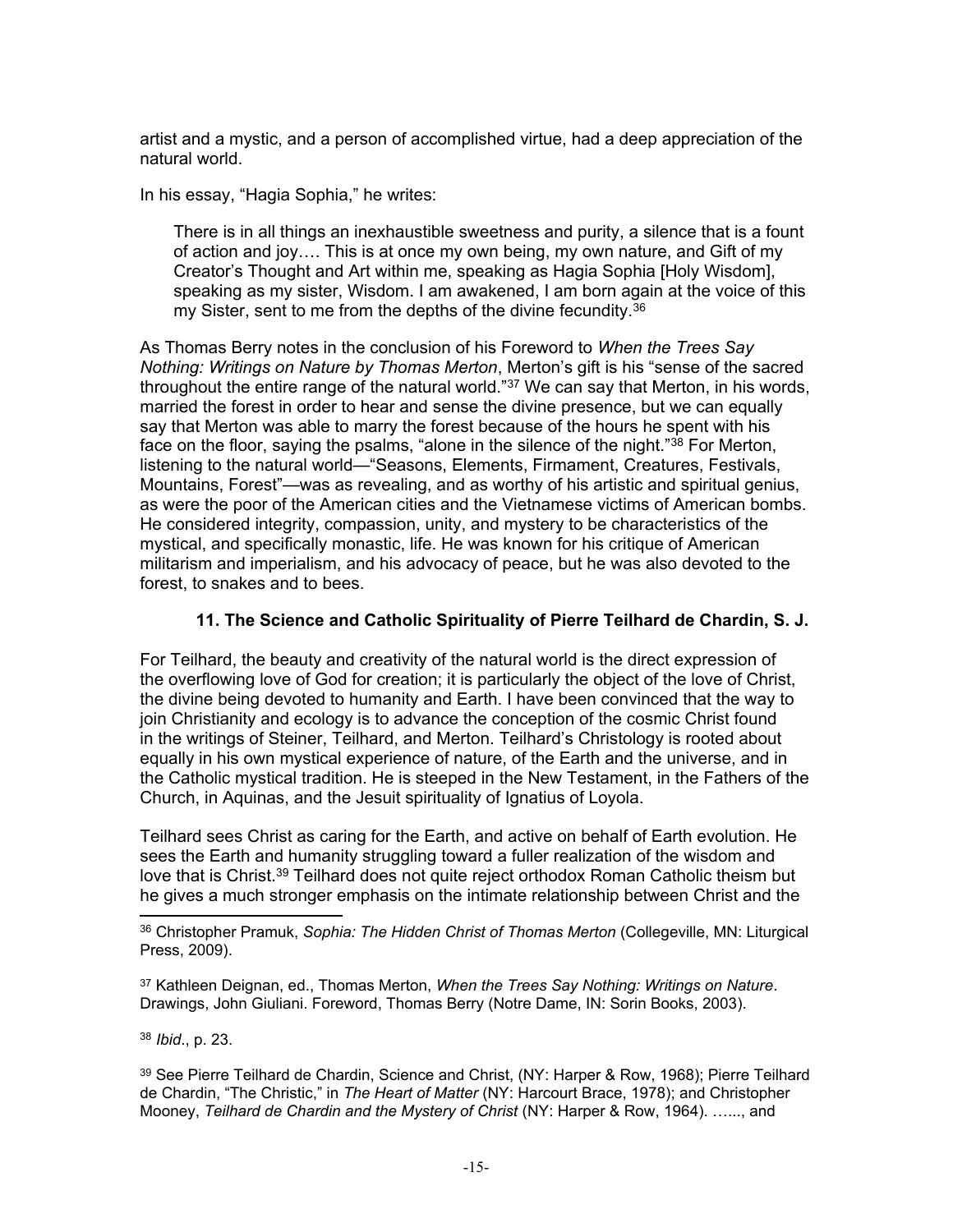evolution of the Earth than is usual among Catholic thinkers. (Merton offers an inspiring account of Sophia as the expression of Christ in creation but I cannot find an explicit affirmation in his writings of the evolution of consciousness.)

For Teilhard, God is throughout creation, guiding its evolution, and Christ is active on behalf of humanity and Earth. This conception of God is not pantheist: he does not limit God to His creation, nor Christ to the Earth. Teilhard is offering a spirituality that is both Gaia-centric and Christ-centric. Significantly, it is also Trinitarian: Father/ Ground of Being, Christ/Logos, and Holy Spirit.<sup>40</sup> The Earth, filled with Christ's love and aspiration, is to be revered and loved. Christ is not absent, Christ is here, in the plants and animals, in the rivers and oceans, in photosynthesis, in humanity both individually and collectively, and in planets and stars. At his death in 1955, Teilhard did not know about ecological devastation but we can be sure that he would have offered profound antidotes, most particularly his evident love of the world.

# **12. The Esoteric/Anthroposophical Spirituality of Rudolf Steiner.**

During Steiner's lifetime the ecological movement had not emerged as a necessary force for sustainability against ecological devastation. Steiner's life preceded by two generations Rachel Carson's *Silent Spring* in 1962, and Earth Day in April 1970, the two events generally credited with launching the ecological movement. However, many lectures that Steiner delivered almost a century ago provide a solid, and perhaps necessary foundation for what might be called an esoteric ecology. Ever prescient, Steiner lectured on the eventual collapse of bee colonies,<sup>41</sup> the deteriorating state of the soil, and the overall fate of Earth. Steiner's entire worldview, after all, emphasizes Earth as a living being, as Gaia, an etheric (life giving) force as well as a complex physical reality. Further, in his view, humanity is made of a combination of four components inseparable during life: physical, ether, soul, and spirit. As he affirms, and carefully describes, the deep interdependence of every organism and a vast array of cosmic forces and cosmic beings, we can regard Steiner's esoteric research as a foundation for spiritual ecology and a corrective worldview for recovery from ecological destruction.

Steiner's cosmology, and particularly his account of the living Earth, now appropriately called Gaia, deepens our understanding of the human-Earth relationship. From myriad angles, and at several levels, he celebrates the wise and creative Earth, including rocks, minerals, chemicals, plants, animals, and humanity, as well as the creative spirit that drives these to their maximum collaborative expression. When Steiner looks at bees (on which he delivered nine lectures), or the eye, or human blood, he simultaneously sees their exterior by sense perception and their interior by intuition.

<sup>41</sup> See Rudolf Steiner, *Bees* (Great Barrington, MA: Steinerbooks, 1998). This volume also includes an introduction by Gunther Hauk who featured prominently in the documentary,*Queen of the Sun*, and an afterword by David Adams, "From Queen Bee to Social Sculpture: The Artistic Alchemy of Joseph Beuys." See also: Gunther Hauk, *Toward Saving the Honeybee* (Junction City, OR: The Biodynamic Farming and Gardening Association, 2002), and Erik Berrevoets, *Wisdom of the Bees: Principles of Biodynamic Beekeeping* (Great Barrington, MA: Steinerbooks, 2009).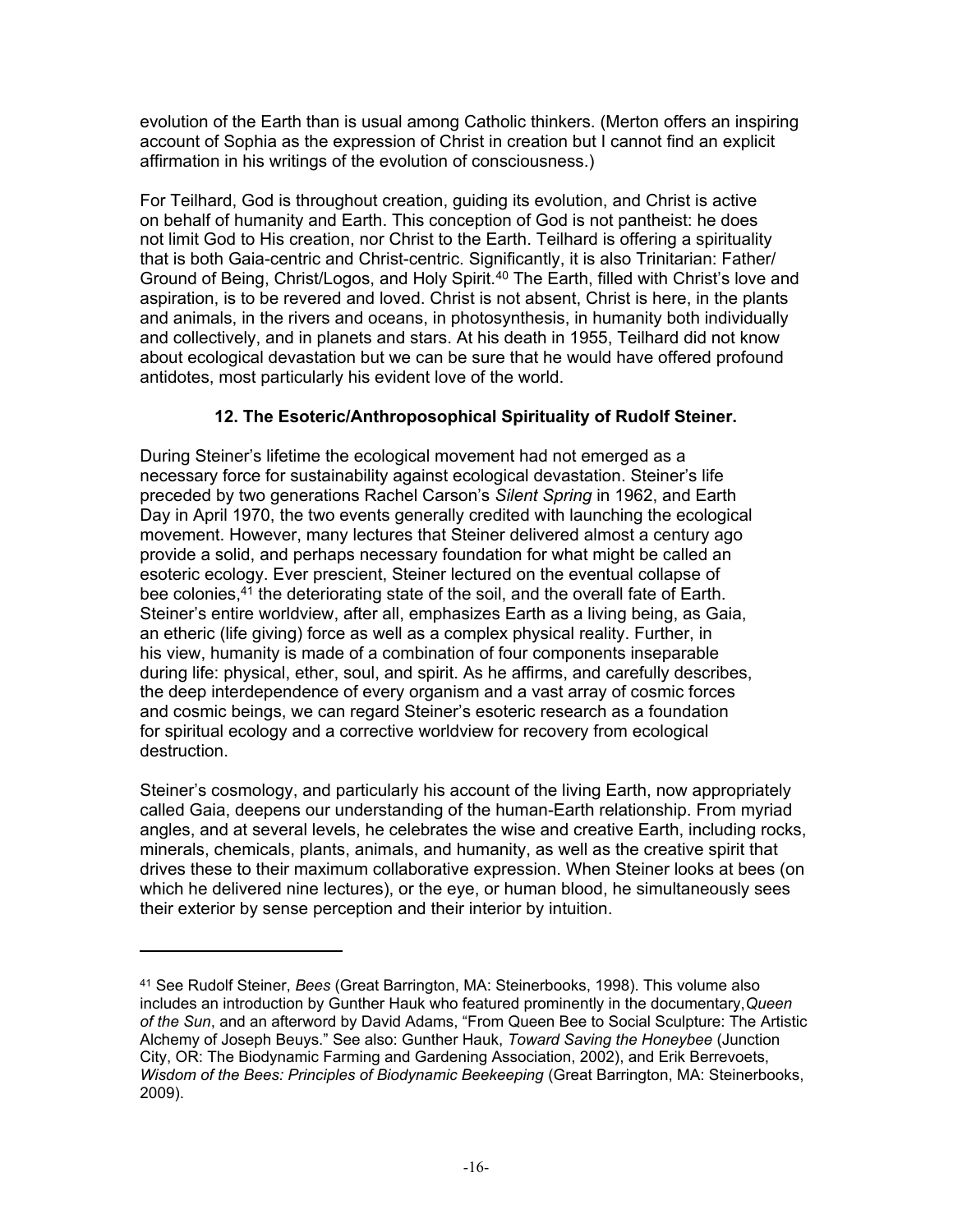Steiner's appreciation for Earth significantly includes his detailed esoteric knowledge of the influence of the nine hierarchies, from cherubim to angels, $42$  and heavenly bodies, including the evolution of the solar system. He sees the continuing guidance of angels and archangels, of Buddha and bodhisattvas, and of Christ and Sophia. Perhaps most significantly, he sees the etheric body of Christ (which I take to be His resurretion body) surrounding the Earth, permeating its etheric envelope.<sup>43</sup> Consequently, Steiner's contribution to ecology is thoroughly esoteric: it issues from a higher knowledge and focuses on the sources of, as well as possible solutions for, the current threat to the health and survival of Earth.

Steiner offers a history, or evolution—which is also a devolution—of human thinking, feeling, and willing leading humanity from intimacy to alienation, from worship to control. This partly downward process, proceeding simultaneously with the positive evolution toward freedom and love, includes the eventual separation of humanity from Earth. It is important to emphasize that according to Steiner this separation of humanity from Earth is not to take place for many hundreds of thousands of years. Steiner is very clear that it is the current task of humanity to love the Earth so thoroughly that Earth and humanity will be spiritualized together. From his perspective, it would be catastrophic for humanity (as well as for Earth) if Earth were not to attain its full spiritualized destiny. He writes:

The mission of our Earth is the cultivation of the principle of love to its highest degree by those beings who are evolving upon it. When the Earth has reached the end of its evolution, love should permeate it through and through. Let us understand clearly what is meant by the expression: Earth is the planetary life-condition for the evolution of love.<sup>44</sup>

This passage can stand as the goal of this essay, namely that love is the source, active instrument, and goal of Earth evolution. It was love, working with divine hierarchies such as Form and Movement that brought the Earth into existence 4.5 billions years ago. Further, according to Steiner, the purpose of the Earth is to manifest love. When the Earth will be no more, love will remain, and will carry into eternity the love of Earth first by the divine hierarchies and then by humanity.

Steiner recounts the entwined history of Earth and humanity, emphasizing their current challenging relationship. By analogy, he views this history as a story like that of a young person who must separate from his or her parents in order to establish a mature adult-to-adult relationship. In this sense, it is appropriate that humanity should find itself rather homeless, merely living on Earth, rather than, as in the past, from, in, through, and of Earth. As a result of the process of objectification and alienation characteristic of modern Western consciousness, the human body has come to be alien to the individual soul, and even to the individual mind. For Steiner, humanity and Earth have a mutually dependent

 $42$  This is a reference to the nine spiritual hierarchies, referenced throughout the Hebrew and Christian scriptures, as well as the western esoteric tradition. The hierarchies were first systematically delineated by Dionysius the Aeropagyte in the  $6<sup>th</sup>$  century C.E.

<sup>43</sup> See Rudolf Steiner, *The Reappearance of Christ in the Etheric* (Great Barrington, MA: Steinerbooks, 1983).

<sup>44</sup> Rudolf Steiner, *The Gospel of St. John* (Great Barrington, MA: Steinerbooks, 1940), p. 46.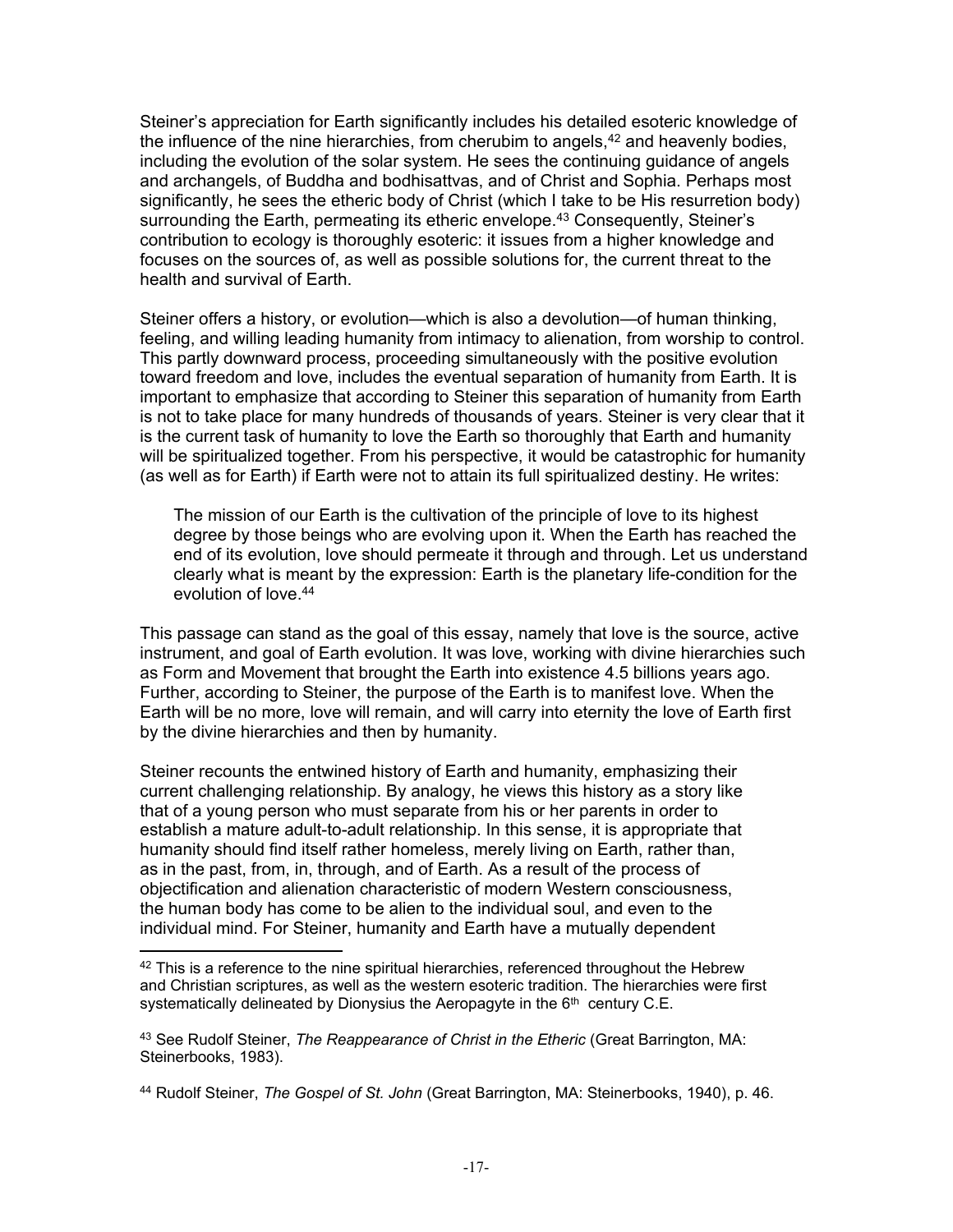*telos* (purpose and goal). The double goal of humanity is freedom and love; the goal of Earth is to be transformed by love freely given to it by humanity.

Steiner's philosophy of nature is completely and emphatically evolutionary; in his view, humanity issues from Earth. Unlike most evolutionary philosophies of nature, however, he also sees Earth issuing from humanity, and more specifically from the ideal conception of the human, from *Anthropos*, the human as archetype. From the beginning of creation/evolution, or cosmogenesis, or as Brian Swimme says, from the "Primordial Flaring Forth," the archetypal human was and of course remains a reality in the mind of the Creator. Steiner does not as much speak of a Creator as he does of the Logos of the Prologue to John's Gospel "through Whom all things came to be". The Earth evolved with the ideal of the human as its inner reality, its presupposition and goal.

The ideal human, or Cosmic "I," as a manifestation of the divine Logos, both precedes and follows the early stages of Earth evolution. Earth is not an object at the end of a long umbilical cord connected to a distant creator; it is the manifestation of the Creator (or Logos) from the beginning and forever after. To see, to think, to love Earth is to see, think and love the divine expressing itself. According to Steiner, whose cosmology is properly called panentheist, there is divinity before creation (and presumably after, though he does not discuss that idea) but there is no creation without divinity, and more specifically without Logos and Sophia.

It follows from Steiner's affirmation of the spiritual reality of Earth that every individual human being needs to reconnect with Earth, not as an external object but as one's living body. Earth/Gaia, which of course is the mother of all mothers, and so of all bodies, is permeated and sustained by spirit—and more precisely by Sophia, the divine feminine. In this respect his ecology is close to Teilhard's and Merton's—i.e., it is Sophianic.

As humanity has become splintered into parts, each part of the human person has become alien to all other parts, and all parts alien to the total, resulting in an alienation of each person from Earth and Cosmos. Steiner writes: "The world around us is filled everywhere with the glory of God, but we have to experience the divine in our own souls before we can find it in our surroundings."<sup>45</sup> The great and urgent task at present is for each individual to so activate his or her own spiritual self to be able to see the cosmos and Earth as a spiritual self—exactly what Steiner intends by anthroposophy: "a path of knowledge to lead the spiritual in the individual to the spiritual in the universe."

In a way similar to the spiritual-scientific vision of Pierre Teilhard de Chardin, Steiner offers a vision of the Earth suffused with Christ. This union of Christ and the Earth is so thorough that actions against the Earth, which of course is the dominant character of human behavior at present, should rightly be considered deicide as well as biocide. This accusation of human deicide is the essential idea developed by Thomas Berry. Steiner offers many antidotes to this negative situation.

<sup>45</sup> Christopher Bamford, ed., intro., *Start Now! A Book of Soul and Spiritual Exercises of Rudolf Steiner* (Great Barrington, MA: Steinerbooks, 2004), p. 78.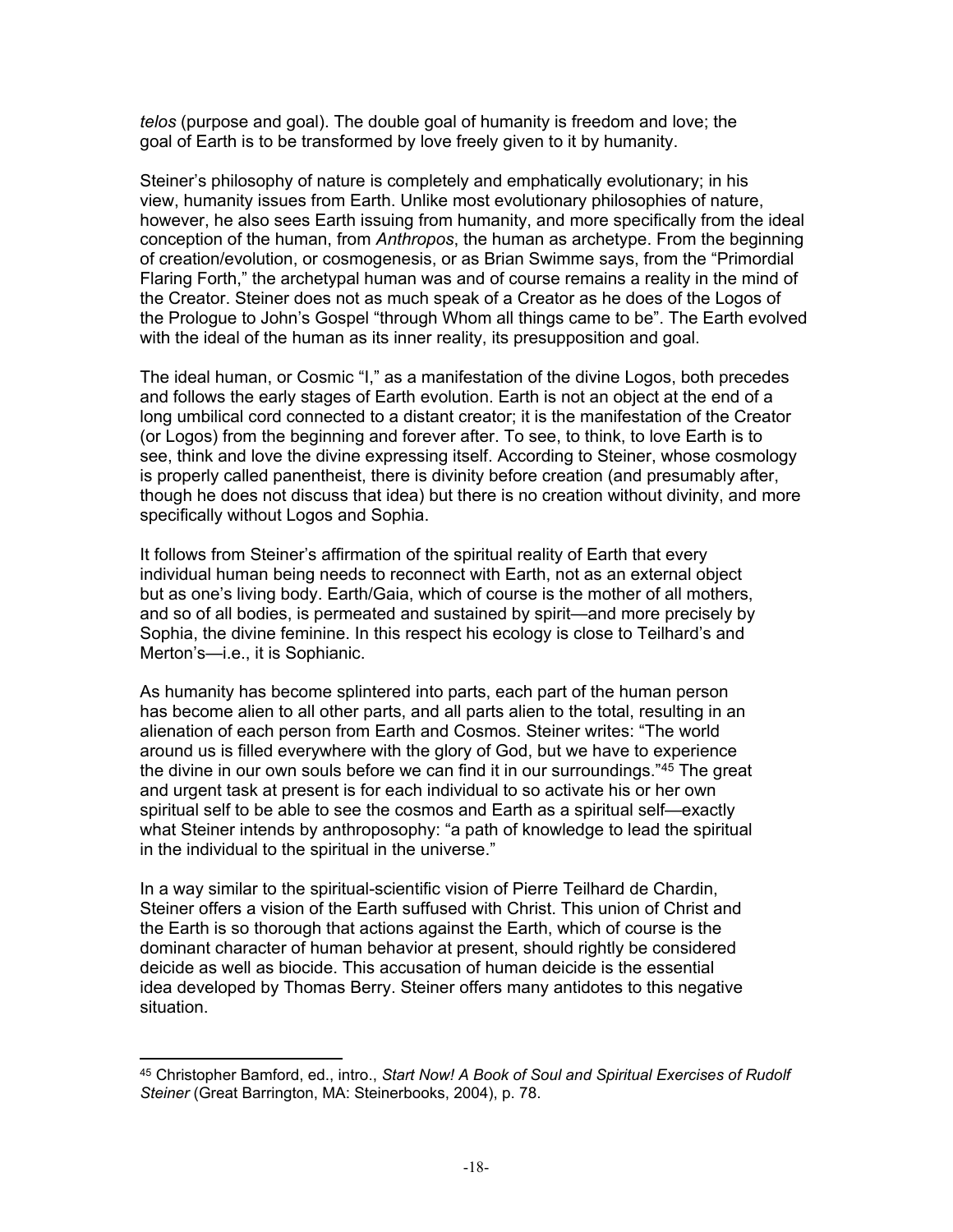Steiner's devotion to the Earth, and to the cosmos, is apparent in many series of lectures, each given in response to a request for help. Answering the plea of farmers, Steiner lectured extensively on a method of agriculture based on his supersensible knowledge of the etheric forces operative in the earth, plant, and animal worlds. This method of farming, called bio-dynamic, is an increasingly important agricultural alternative to chemically dominated farming now prevalent on the entire surface of Earth.<sup>46</sup>

Surely, the deepest component of Steiner's ecological worldview is Goetheanism, his use of the natural philosophy of Johann Wolfgang von Goethe. Spiritual or meditative thinking applied to nature finds its fullest expres-sion, prior to Steiner, in the writings of Goethe who developed what he referred to as a "gentle empiricism," especially as applied to his pioneering observation of the metamorphosis of plant forms. As noted above (Part II, section 2), Goethe conducted thous-ands of investigations into the world of plants as one of the manyt ways by which he developed living or imaginative thinking. He entered so deeply and sym-pathetically into the life of the plants he observed that he was able to see-think the plant's essential or formative idea. Goethe's highly conscious receptivity to the inner reality of what he termed the *Urpflanze*, or funda-mental creating principle of the plant, is an example of what Steiner means by a path of knowing "to guide the spiritual in the individual to the spiritual in the universe."

While Steiner shared Goethe's interest in plants, and in fact shared vir-tually all of Goethe's interests, it was not in relation to plants that he sought to give imaginative thinking its most important role. Rather, Steiner claims to show that this kind of inner penetration of the natural world would reveal to the observer a capacity for thinking that is self-confirming. Steiner contends that individuals conducting such exercises as Goethe conducted on plants—though it would be equally effective on any object or on the process of thinking itself—would eventually begin to notice their own new, more highly developed ca-pacity for the intuitive-seeing-knowing of interiors.

For Steiner, the human development of intuition will lead to an intimate knowing of the world, including the physical earth as archetypal living Gaia. Such inner knowing will lead the knower to recognize his or her capacity for higher knowing by a higher dimension of self. Not only is there no conflict between spiritual development and a cognitive relation to the Earth, they are both positive and reinforcing. He states:

We would have good reason to avoid spiritual study if it took away the meaning of all the beauty that flows into our souls when we observe the wonderful world of flowering plants and fruiting trees or any other aspect of the natural realm, such as the starry heavens and so on, and if, as a result, we were advised to abandon all

<sup>46</sup> See Matthew Barton, ed., *Rudolf Steiner: Spiritual Ecology—Reading the Book of Nature and Reconnecting with the World* (London: Rudolf Steiner Press, 2008).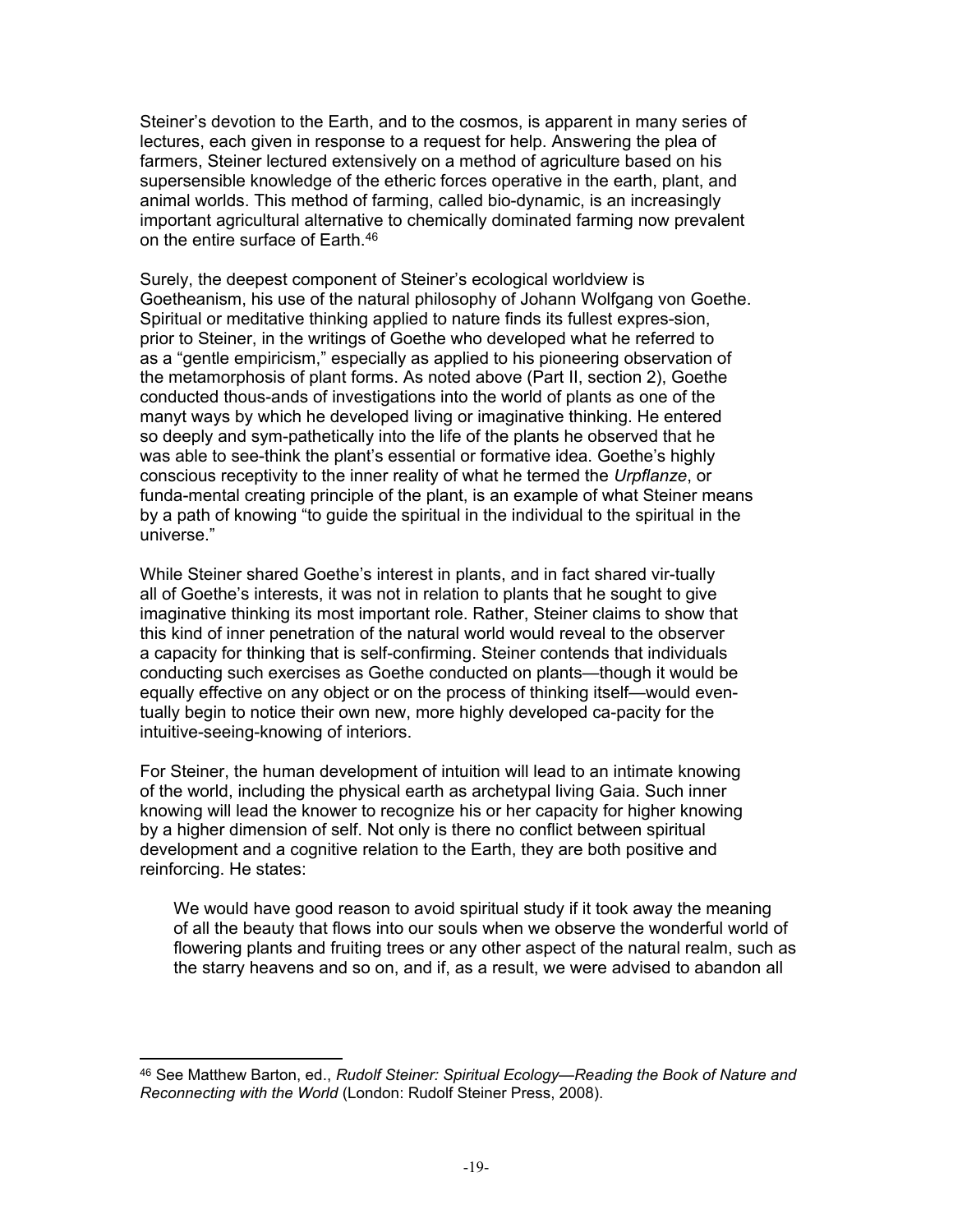this in favor of spiritual contemplation. But this is not at all how it is.<sup>47</sup>

For the past several centuries, a large segment of humanity, particularly in the West, has experienced this separation of spirituality and love of the natural world. For Steiner, spirituality is cosmic—and Gaian:

We can penetrate to the depths of our planet Earth, to its veins of metal ores of lead, silver, and copper, to everything that lives as the metallic elements of the rocky Earth…. As you perceive inwardly the metallic veins in their wonderful speech, you feel united with the innermost soul and heartbeat of the Earth itself, and you become aware of the memories that are not your own. Memories echo inwardly; they are the Earth's own memories of its earlier states, before it was the Earth….

Thus the metallic veins in the Earth lead us to the Earth's memories. When we have this inner experience, we can understand very clearly why we are sent to the Earth by the divine spiritual beings who guide the universal order. Living in the Earth's memories like this causes us to gain a real sense of our own thinking for the first time.

Because we have comprehended Earth's memories, we feel how our thinking is connected with the Earth itself. And the moment we make the Earth's memories our own, we are surrounded by the beings of the second hierarchy (Kyriotetes, Dynamis, and Exusiai). This is how, even in earthly life, we may be surrounded by the beings who surround us at a certain time between death and a new birth, as described.

We fully realize that we contact beings of the second hierarchy while we are incarnated on Earth between birth and death. But these beings do more than work with us between death and rebirth to transform our being; they also play a role in forming the cosmos as a whole. Here we see how the higher cosmic order gives these beings the responsibility for everything in the Earth related to the influences of those veins of metal.<sup>48</sup>

In addition to leading humanity to focus on possible natural catastrophies such as global warming and species extinction, Steiner's lectures more deeply urge humanity to restore its relation to the inner life of the Earth—and particularly to the Earth as a living expression of the inner life of the cosmos and the nine spiritual hierarchies. This is what it would mean for humanity, in Steiner's phrase, to be "at home in the universe."

#### Conclusion

As noted at the outset, this essay is intended as a progress report on my relation to the increasingly demanding fields of ecology (particularly Integral Ecologies and Religion and Ecology). In conclusion I am offering a brief summary of what I think I have learned

<sup>47</sup> Rudolf Steiner, *At Home in the Universe: Exploring Our Supersensory Nature* (Great Barrington, MA: Steinerbooks, 2000), p. 89, and Robert McDermott, ed., intro. *The New Essential Steiner* (Great Barrington, MA: Steinerbooks, 2009), p. 230.

<sup>48</sup> Steiner, *At Home in the Universe*, pp. 94-95.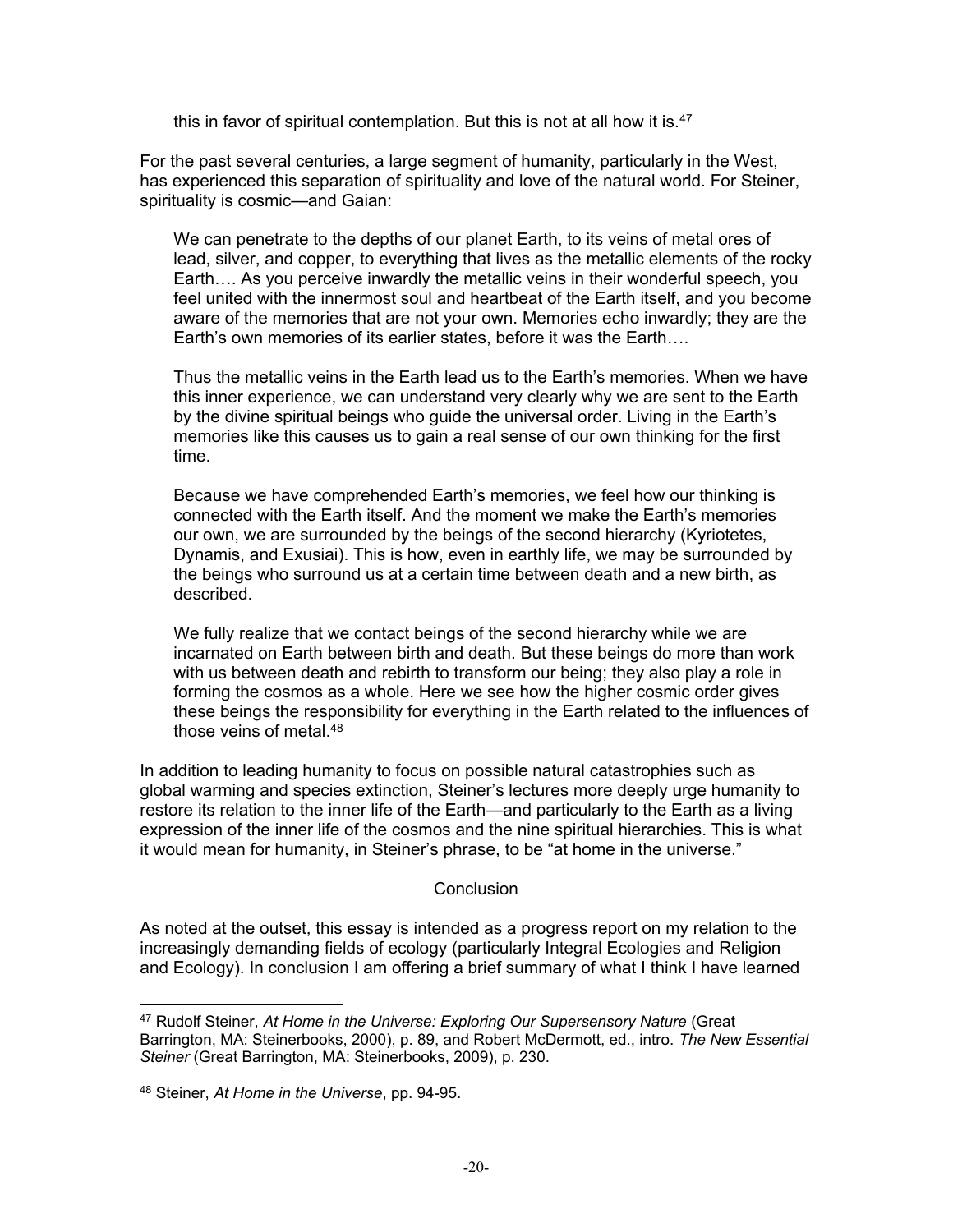and what I hope the reader has gained from my endeavor.

*Collaboration*. Perhaps the most obvious characteristic of this endeavor is the degree to which the learning has resulted from collaboration, and will continue to do so. Being a faculty member in PCC is an excellent education. Similarly, having to prepare an essay (of which this is expanded version) for a meeting of the group that has recently named itself Upaya Twelve, has been a powerful spur to reading, thinking, and writing. In both groups of faculty, conversations are high level, serious, collaborative, and noncompetitive.

*Virtue Ethics*. I have interpreted a dozen exemplary individuals and their writings so as to show that they have served many causes because of their virtuous character. Like spirituality, Virtue Ethics is a life-long discipline. Spiritual (or religious) practices aid but do not guarantee moral behavior; spirituality must be built on top of a virtuous character—and when it is not, as when it is built on a psychologically flawed personality—the result can be profoundly distorted, worse than if that person had not taken up spiritual practice, and worse as well for such a person's followers.

*Ethics and Social Justice*. There simply is no escaping the obligation to serve ecology and social justice. Even monks who meditate and pray in a community strictly separated from the world must meditate and pray for suffering souls in every location and every condition—including, presumably, for the dead and the unborn (those who will have to live on Earth that this generation has violated). At the present time and for centuries to come the great task of humanity will be to overcome the faulty thinking that is at the root of destructive behavior, and to continue the work of restoring to Earth its essential vitality and profound natural rhythms.

*Religion(s).* As Mary Evelyn Tucker has been heard to say, ecology must be brought to the attention of religious traditions because this is where the people are. The task of ecology (i.e., all of the ecological approaches and methods) require close contact with religions in order to find in each tradition the insights and ideals that will improve the fate of Earth. As Teilhard wrote in his inspiring essay, "The Heart of Matter," "In a system of *cosmo-noo-genesis*, the comparative value of religious creeds may be measured by their respective power of evolutive activation."<sup>49</sup> In attempting to establish a priority of methods, ideals, insights, and commitments, in my writing, lectures, and conversation, I generally eschew the words "only" and "must," but I now regard the cause of ecology as an exception: religions *must* attend to the fate of Earth and deserve our support *only* to the extent that they do so. Religions can and should meet many other human needs but this one, the ecological, has emerged as the only absolute. Further, pragmatically, to the extent that religions serve other virtuous aspirations they will almost certainly bring believers and practitioners to the cause of Earth. Here again is the subtle working of Virtue Ethics.

*Spirituality.* Spiritual world views and practices, e.g. the yogas of spiritual knowledge, spiritual action (selfless, without attachment to rewards), and love (which is spiritual at core), all in the context of the evolution of consciousness, will inevitably result in service to Earth. It is the human responsibility, increasingly at this time and for the foreseeable future, to enable spirit (i.e. love) to manifest physically. This should be the Great Work

<sup>49</sup> "The Heart of Matter," in Teilhard de Chardin, *The Heart of Matter* (NY: Harcourt Brace, 1978), p. 97.